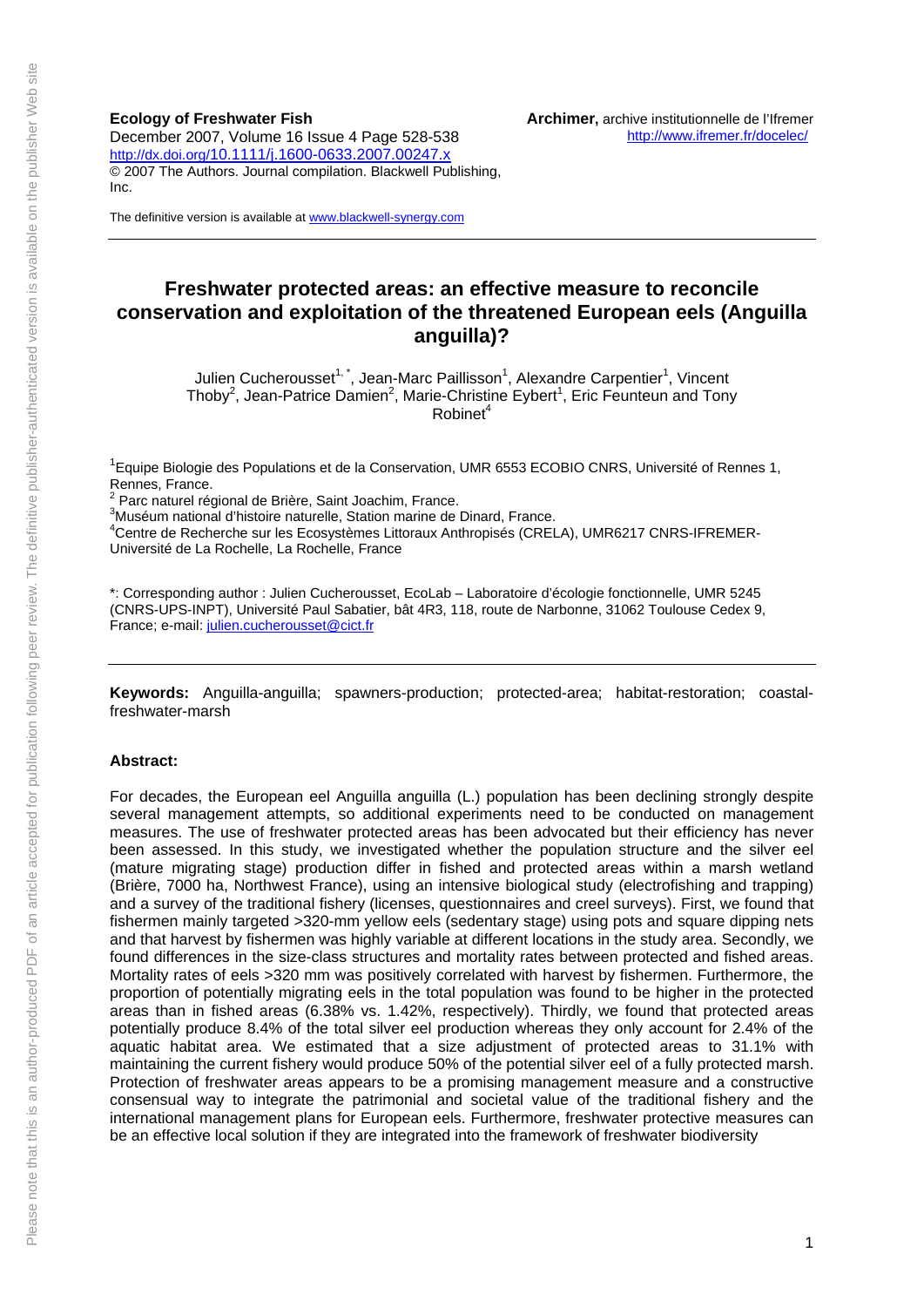54 management and accompanied by other management measures that focus on all eel life 55 stages.

56

## 57 **Introduction**

58 The European eel *Anguilla anguilla* (L.) population is in a steep decline that 59 began in the 1970s (Moriarty & Dekker 1997; Feunteun 2002; ICES WGEEL 2006). The 60 most frequently cited causes of decline are: global warming and its effects on marine 61 currents and ocean productivity, obstructions to migration, fisheries, habitat degradation 62 and parasite infestations (Feunteun 2002; Robinet & Feunteun 2002; Starkie 2003). 63 Attempts to manage and restore local stocks include (see review in Feunteun 2002) (i) 64 regulation of fisheries at various biological stages (e.g. Rosell et al. 2005), (ii) 65 management of obstacles to migration in particular fish passes (e.g. Knights & White 66 1998), and (iii) restocking programs (e.g. Moriarty & Dekker 1997). Despite all these 67 programs, the general decline continues and additional management measures need to be 68 developed. Since 1999, the ICES Working Group on Eel has recommended reducing 69 anthropogenic impacts on production and escapement of silver eels (i.e., mature 70 migrating stage) to the lowest possible levels (ICES WGEEL 2006). Now, the situation is 71 becoming increasingly critical for the eel fisheries, and ICES experts expressly demand 72 to identify "areas producing high quality silver eels (large sized females, low contaminant 73 and parasite burdens, unimpacted by hydropower stations)", in order to prioritize their 74 conservation (ICES WGEEL 2006). Concrete actions must now be focused on the 75 quantity and quality of the future silver eels leaving freshwaters (Dekker 2003).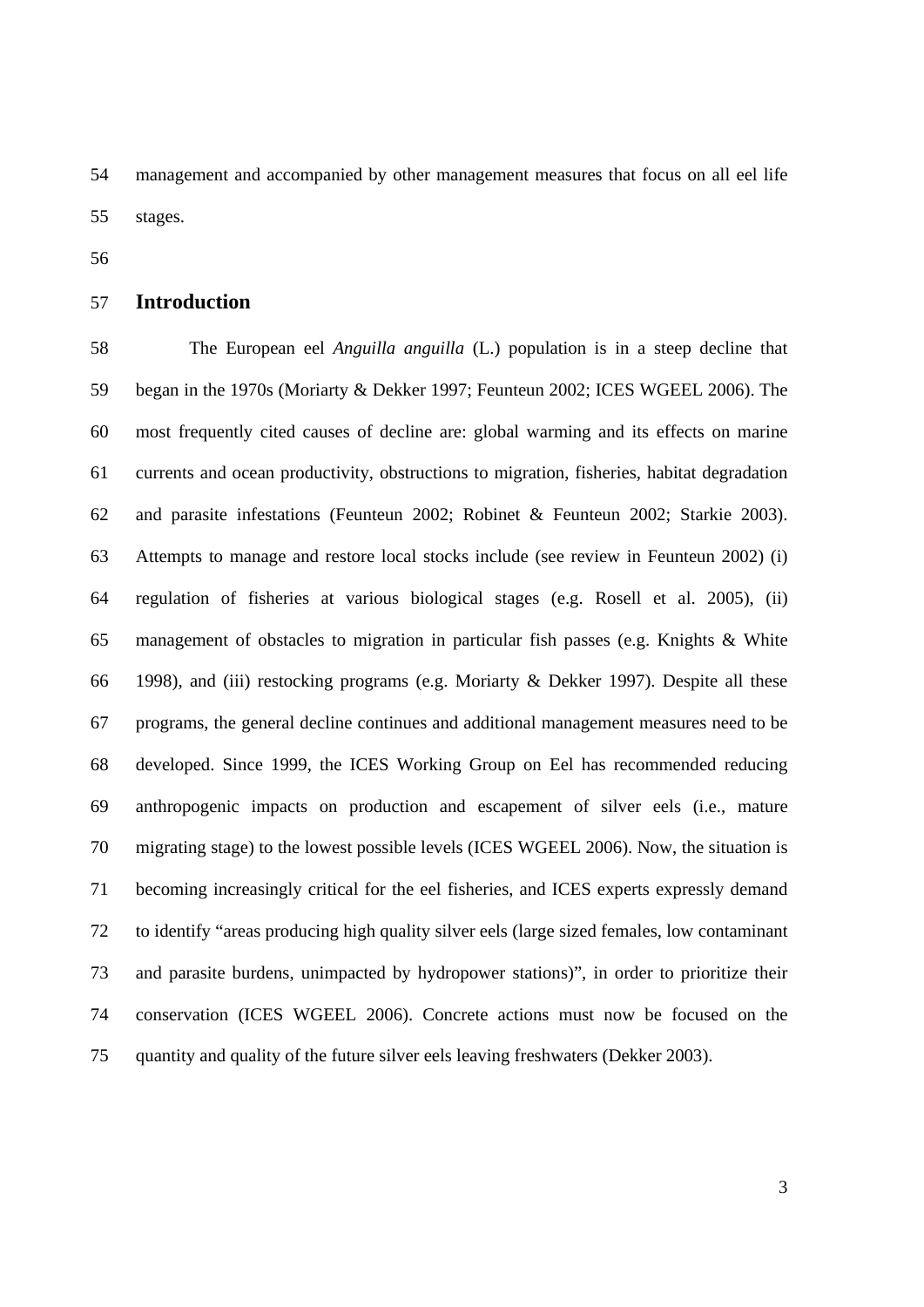76 Marine protected areas have been proposed as an easily enforced conservation 77 method for managers to reduce the impacts of fishing on marine populations and habitats 78 (Apostolaki et al. 2002). Scientists have developed practical and theoretical approaches 79 for the design and the implementation of marine protected areas that have benefits for 80 biodiversity and fisheries threatened by anthropogenic activities (see review in Leslie 81 2005). Recent research has shown that the success of marine protected areas also depends 82 on the integration of social, economic, political and scientific factors (Lundquist & 83 Granek 2005; Stem et al. 2005). Some attempts have been recently conducted worldwide, 84 with variable success, to develop freshwater protected areas (Maitland 1995; Keith 2000; 85 Saunders et al. 2002). Few areas have been created specifically for freshwater fish, and 86 almost all freshwater protected areas were included "incidentally" as part of terrestrial 87 reserves (Eybert et al. 1998; Keith 2000; Self 2005). Although freshwater protected areas 88 have been advocated for management of American and European eel stocks (Feunteun 89 2002; Morrison & Secor 2003), their utility for conservation has not been evaluated.

90 Small freshwater coastal marshes are useful for studying this issue in France 91 because they are widely colonized by eels (Feunteun et al. 1992) and in recent decades, 92 habitat restoration programs have been undertaken and in some cases freshwater 93 protected areas were created. These ecosystems also comprise recreational and traditional 94 eel fisheries and their limited size allows the whole local eel population to be studied. 95 Furthermore, the role played by many small inland ecosystems in terms of silver eel 96 production remains to be quantified (Feunteun et al. 2000). The configuration of the 97 Grande Brière Mottière (GBM, western France) offers good opportunities to test the 98 efficiency of protected areas for eels because this coastal freshwater marsh has a 99 traditional fishery and two protected areas that were created in the early 1980s.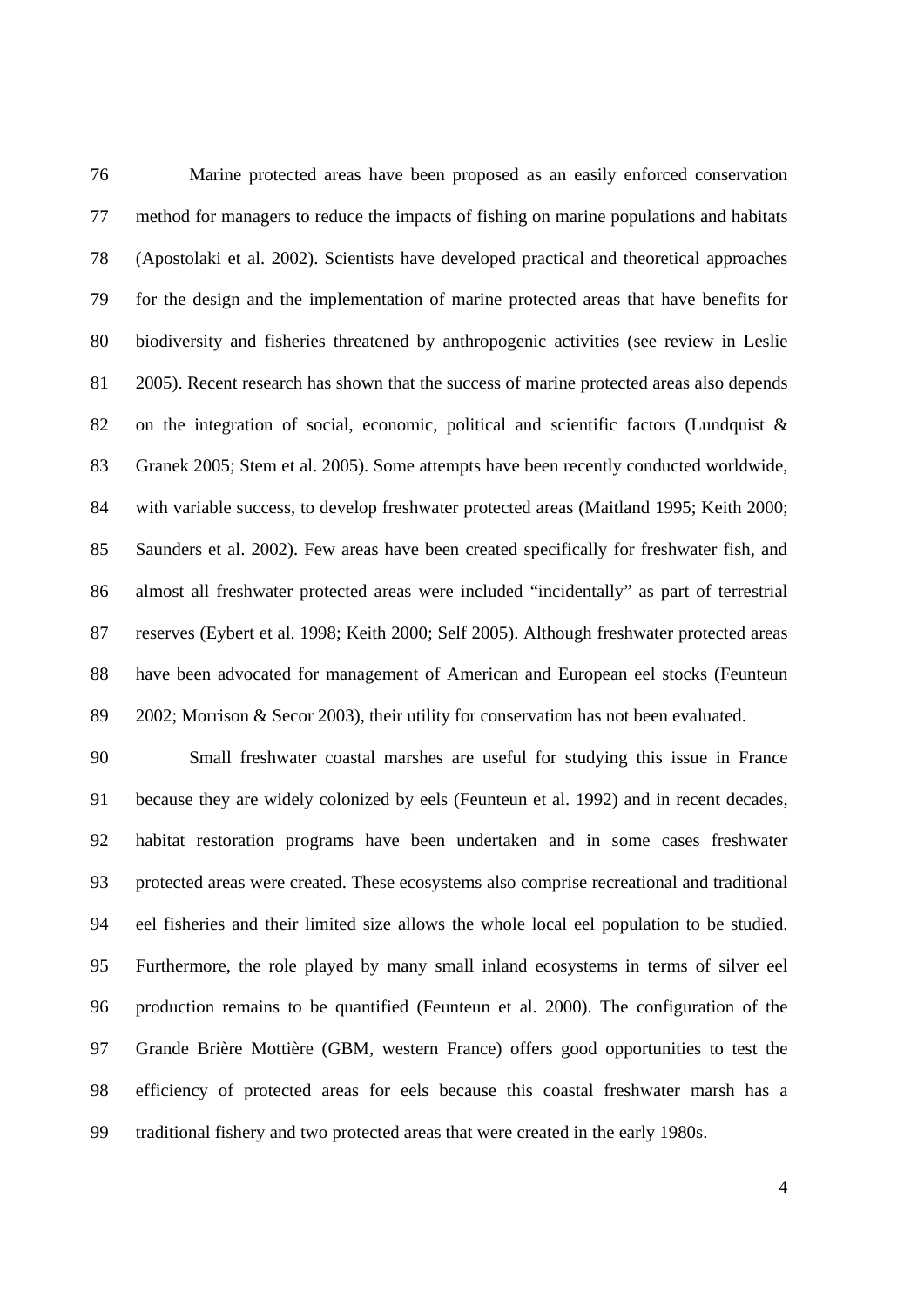100 Based on a dataset combining both a scientific investigation in the field and a 101 traditional fishery survey, the objectives of the present study are (1) to characterize the 102 yellow eel (i.e., sedentary stage) size-classes targeted by the local fishery and the spatial 103 distribution of catches, (2) to compare the eel population structure between fished and 104 protected areas by analyzing size-class distributions, mortality rates and silver eel 105 production, (3) to measure how the fisheries impact the eel size-class structure, and 106 finally (4) to estimate the local eel stock and the differences in silver eel production in 107 order to evaluate the efficiency of protected areas on the quantity and quality of the future 108 silver eels leaving the GBM.

109

#### 110 **Materials and methods**

111 *Study area* 

112 The Grande Brière Mottière is a freshwater and coastal wetland marsh of 7000 ha 113 that flows in the Loire River estuary (North West France, 47°22'N, 02°11'W). The 114 aquatic habitat is composed of a complex network of permanent ditches (144 km 115 representing 206.4 ha) and semi-permanent ponds (392.7 ha) within a patchwork of 116 temporary flooded wetlands composed of grasslands and reed beds (Figure 1). In the 117 general framework of restoration programs developed in the early 1980s to limit the 118 expansion of reed beds (Bernard & Rolland 1990), two protected areas where fishing, 119 hunting and entry are totally prohibited have been created (Eybert et al. 1998, Figure 1). 120 The southern and northern protected areas were created in 1973 and 1989, and cover 700 121 ha and 250 ha of land composed of 8.1 and 6.5 ha of aquatic habitat, respectively. Based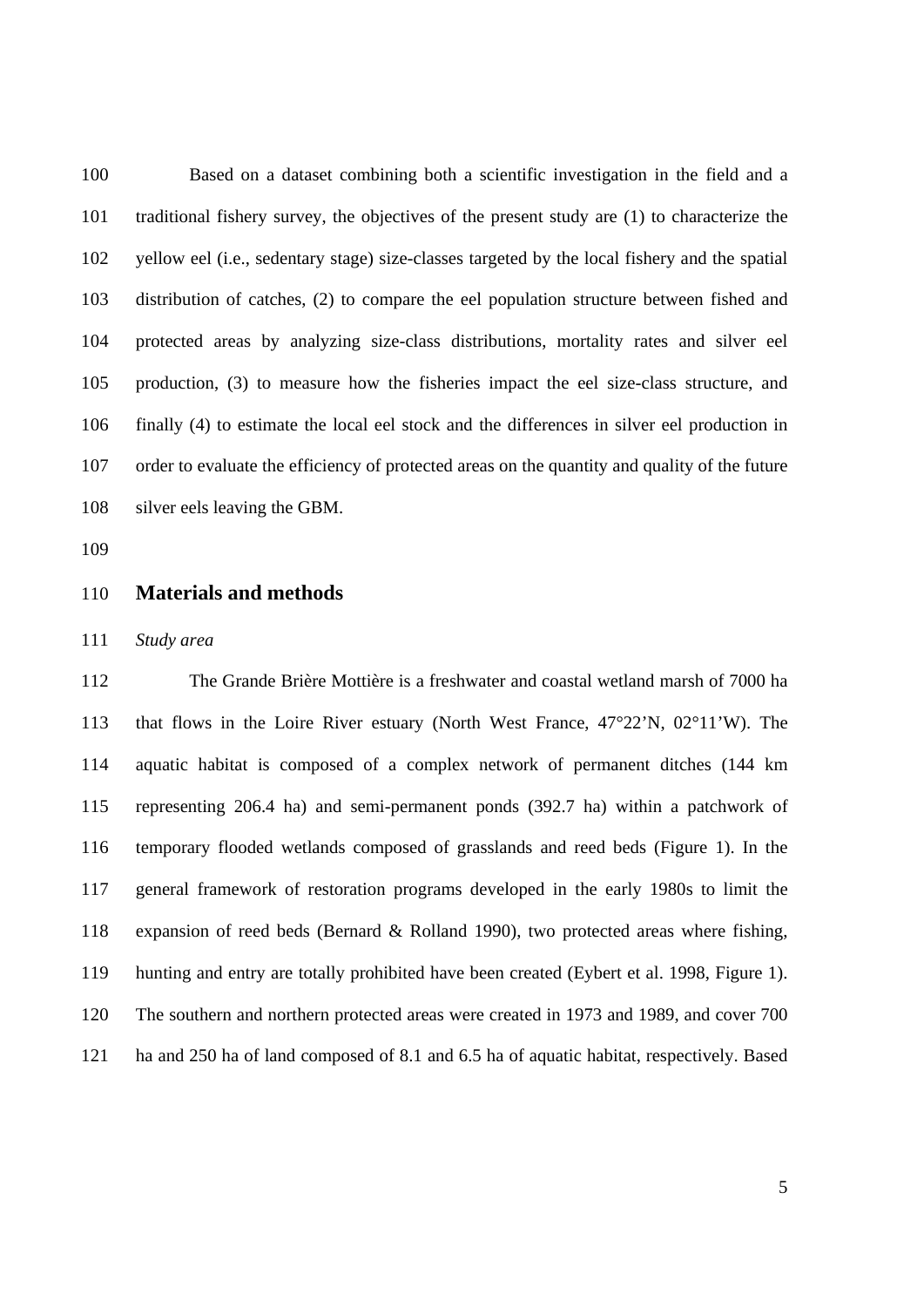122 on traditional habits, the study site is divided into eight zones where fishing is permitted 123 plus the two protected areas (Figure 1).

124

125 *Traditional fishery survey* 

126 Data from the traditional fishery survey were used to estimate the targeted eels 127 sizes, the fishing effort and the fishery harvest from questionnaires. Since 1784, the 128 Grande Brière Mottière marsh had its own property law ("undivided" and privately 129 owned) and a specific fishery legislation, the fishery being composed of non-commercial 130 fishermen. In this marsh, no minimum legal size regulation exists. In 2005, a fishery 131 survey was conducted to assess the harvest by fishermen (expressed as the number of eels 132 captured per ha) for each type of gear at different zones of the study area (Figure 1) using 133 three different methods. Firstly, all fishing licences were analysed to count the number of 134 fishermen and to assess the total number of gear used (product of the number of 135 fishermen with the mean (± SE) number of each gear per fishermen). Secondly, 136 anonymous questionnaires were distributed to evaluate the fishing practices since 137 logbooks were rarely available. During the fishing season, questionnaires were randomly 138 distributed directly to fishermen in the field or via fishermen associations. Follow-up 139 contacts were to improve the response rate. Fishermen were questioned on the species 140 targeted, their catches, the number and type of gear and the frequency and location of 141 their trips. The representativeness of the questioned fishermen was checked to ascertain 142 the wider application of the data (Roth et al. 2001) by comparing these fishermen to the 143 total fishing licences using a  $\gamma^2$  test. Thirdly, some fishermen were accompanied during 144 their trips (creel survey) to assess the size-classes targeted by comparing the total 145 captures with those fish released. Based on the fishermen logbooks available  $(n=3)$ , we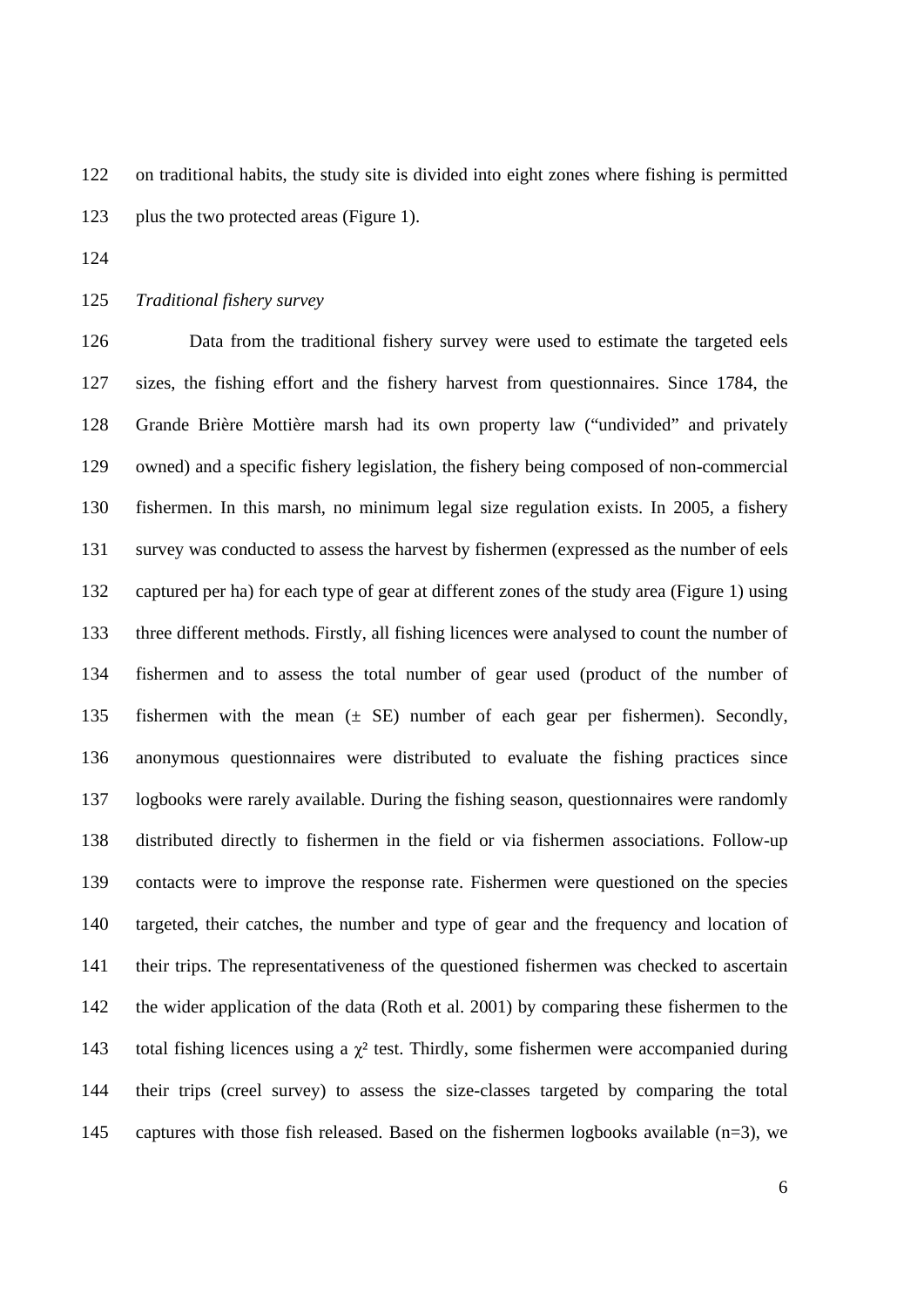146 found that eel captures occurred mainly in May (73% of total captures) as a result of a 147 very limited seasonal efficiency of fishing gears with respect to the local water regime. 148 Based on questionnaires, we calculated the number of eels caught during this month by 149 multiplying the number of fishermen with the mean (± SE) number of each gear per 150 fishermen and with the mean (± SE) catch per unit effort for of each gear and then the 151 total number of catches was extrapolated from the survey results for the whole year.

152

#### 153 *Eel population survey*

#### 154 *Sampling*

155 The eel population was sampled in 2004 and 2005 using trapping and 156 electrofishing (Figure 1 and Table 1). Trapping at randomly chosen locations was used to 157 assess population parameters (i.e., size-class profiles, proportion of silver eels and sex 158 ratio) in restricted locations of the protected and fished areas. It was conducted using fyke 159 nets (two wings 1.2 m high and 3 m long directing the fish into the 2 m long and 50 cm 160 diameter chamber of 5 mm mesh) and fishermen eel pots (1.5 m long with 1.0 x 0.4 m 161 frames and 10 mm mesh). All trapping data (fishermen creel and scientific surveys) 162 were pooled to increase the number of eels sampled (Table 1). Because trapping was not 163 applicable to the whole study area, electrofishing was randomly conducted at different 164 locations over the whole study area in 2004 and 2005 to assess the geographical variation 165 in eel abundance (Figure 1 and Table 1). Sampling was conducted with an EFKO F.E.G. 166 8000 apparatus using the point abundance sampling method (PAS, Nelva et al. 1979), 167 with the PAS number per site being in accordance with Copp & Garner's (1995) 168 recommendations. Indeed, PAS is an efficient and cost-effective method for assessing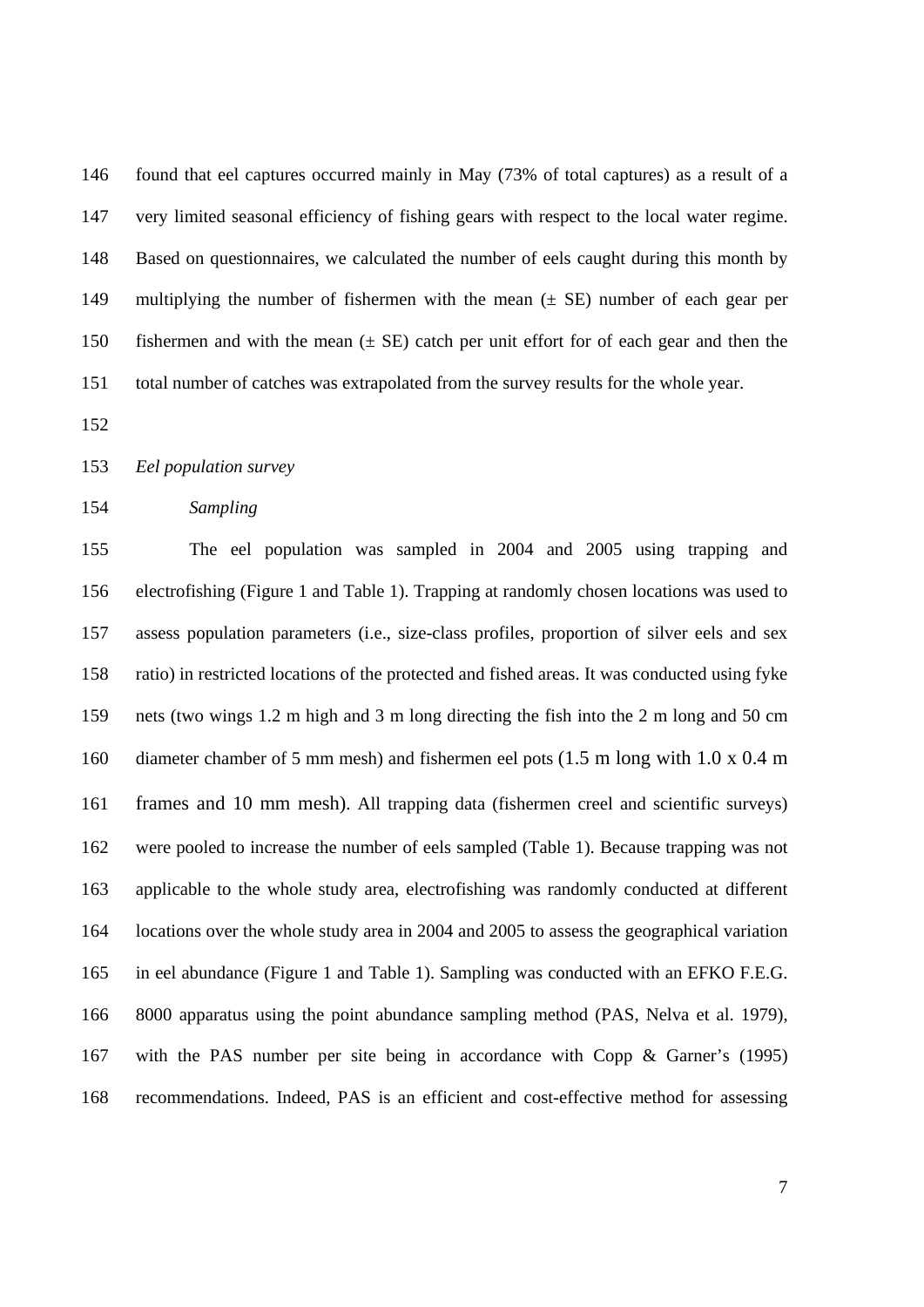169 fish abundance and population structure and provides reproducible and quantitative 170 samples that allows within- and between-sites comparisons (Copp 1989). In total, we 171 conducted 1225 PAS in 17 and 30 sites sampled in 2004 and 2005, respectively (details 172 in Table 1). Abundance was expressed in Catch per Unit Effort (CPUE), i.e. the number 173 of eels caught per PAS.

174 For the two sampling methods, eels were anesthetized with eugenol  $(0.04 \text{ mL} \cdot \text{L}^{-1})$ , 175 measured (total length TL to the nearest mm), weighed (W, to the nearest g), 176 macroscopic silvering criteria were assessed (Acou et al. 2005), and then the eels were 177 released into the water. Given that some differences might occur in the selectivity of 178 trapping gear in relation to different mesh sizes, only eels longer than the modal body 179 size (*i.e*., TL = 320 mm) were used for further analyses (Naismith & Knights 1990; 180 Knights et al. 1996). Given that elvers (post larval stage stage, <150 mm, n = 32) have 181 only colonized the drainage during the current year and have a higher downstream 182 abundance, they were removed from the data set obtained by electrofishing to avoid any 183 biases in the analyses. Where nonparametric tests showed no difference, data collected in 184 2004 and 2005 were combined with respect to the sampling method (trapping and 185 electrofishing).

186

#### 187 *Population parameters*

188 The total mortality rate per year (Z) was calculated in the protected and fished 189 areas using the age-size relationship established in a nearby and very similar ecosystem 190 (at 60 km distance in Grand-Lieu lake; Adam 1997). Assuming that Z remains constant 191 throughout the life of the cohort and that the population is in a state of equilibrium, Z was 192 calculated for fish under full exploitation, *i.e.* individuals submitted to the fishery from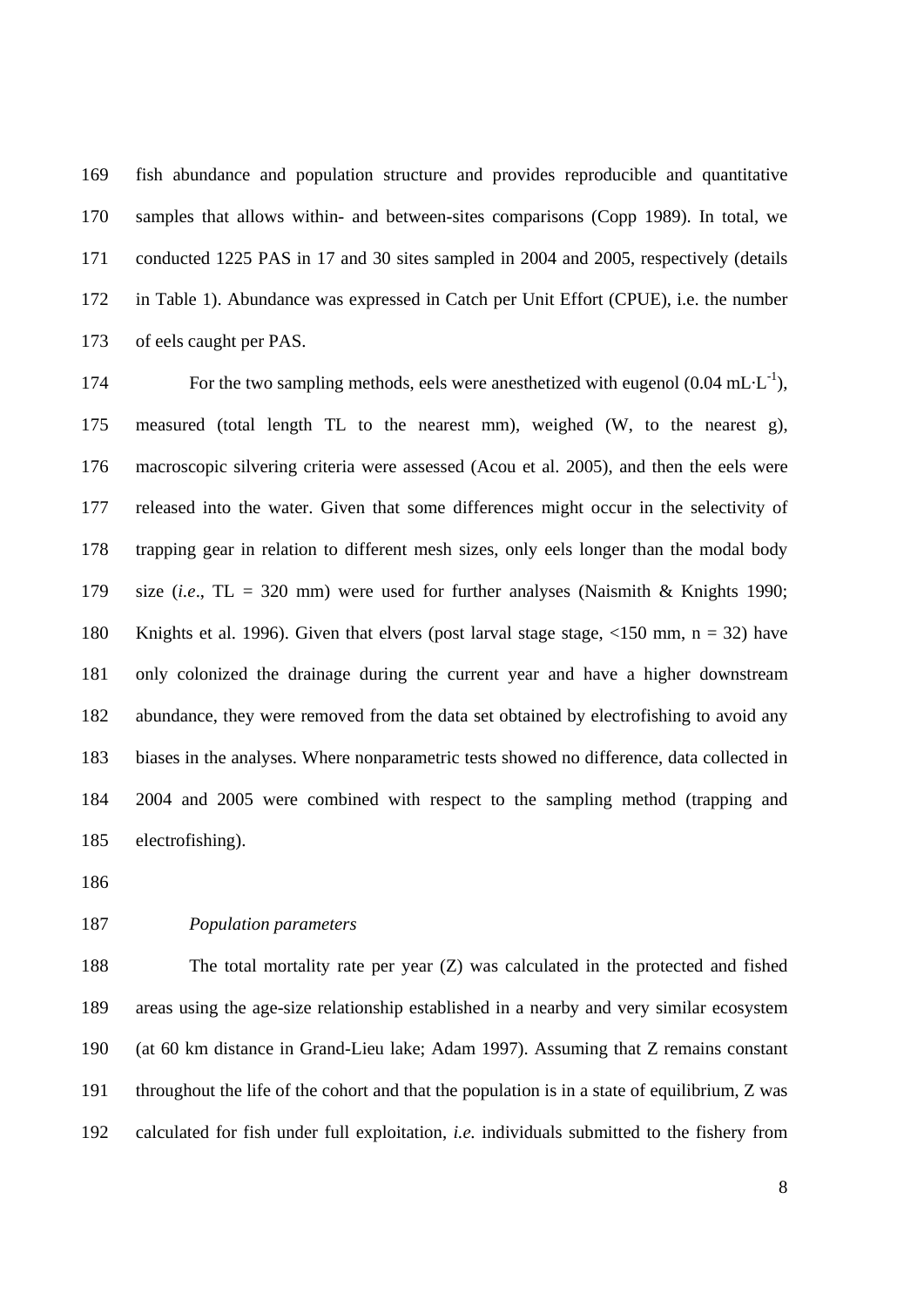193 age-5 to age-7 without seaward emigration, using the following formula (see Sparre & 194 Venema (1998) for details):

195 
$$
N_{(age=7)} = N_{(age=5)} \times e^{(-Z \times t)}
$$
 (1)

196 where  $N_{(age=5)}$  is the number of individuals of age 5 entering the fully exploited phase, 197  $N_{(see=7)}$  is the number of individuals of age 7 (end of the fully exploited phase), t is the 198 time in year and Z the total mortality rate expressed in percentage of individual per year. 199 The mortality rate calculation was performed at the study area scale (i.e., protected *vs.* 200 fished areas), and not for each zone given the insufficient number of individuals sampled 201 in each zone. At the zone scale, mortality was estimated by calculating the difference in 202 abundance obtained by electrofishing (expressed in CPUE) between untargeted and 203 targeted eel size-classes.

204 In 2005, the proportion of silver eels was determined using a standardized method 205 based on macroscopic criteria (ocular index, state of differentiation of the lateral line and 206 colour contrast) that provides a quick identification in the field of pre-migrant eels in a 207 standardized way and without sacrificing any individuals (Acou et al. 2005). However, 208 this method was applied to data collected later in the season (i.e., September and October, 209 Acou et al. 2005), so we used two earlier criteria of silvering prior to this (i.e. ocular 210 hypertrophy and differentiation of the lateral line). Indeed, the typical pigmentation of 211 silver eel occurred generally at the end of the silvering process (Acou et al. 2005; Durif et 212 al. 2005). Because few silver eels were sampled in protected area by electrofishing, the 213 proportion of silver eels in the protected areas was calculated using the proportion of 214 silver eels in fished area multiplied by the silvering ratio between protected and fished areas. In addition, we used the Fulton's condition factor ( $K = W \times TL^{-3} \times 100000$ ) as a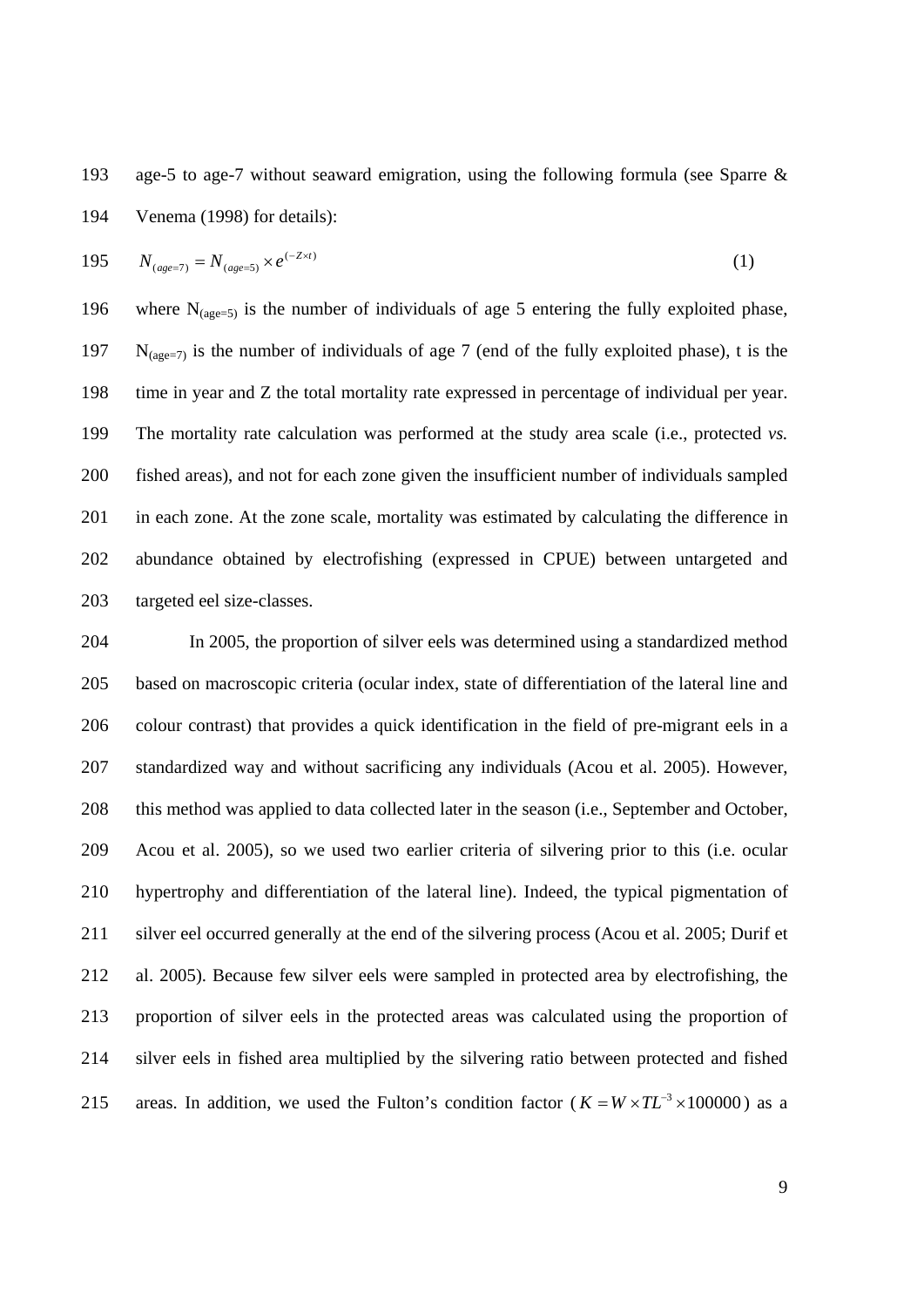216 general indicator of pre-migrant quality (EELREP, 2005), and used the 440 mm threshold 217 to assess the sex of silver eels since no individuals were sacrificed during the study. 218 Individuals longer than 440 mm are known to be females (Tesch 2003; Acou et al. in 219 press). The sex ratio was expressed as the proportion of males among pre-migrant eels.

- 220
- 

### 221 *Stock assessment, fishery mortality and silver eel production*

222 The assessment of eel stocks in extensive areas is particularly difficult. Indeed, the 223 most common technique (depletion sampling associated with electrofishing) consumes 224 manpower and time and thus is not easily applicable in extensive areas (Lobon-Cervia & 225 Utrilla 1993). Nevertheless, a method has been developed to point sample the eel 226 abundance in freshwater areas by establishing the relationship between PAS and 227 depletion samples (Laffaille et al. 2005a). These authors recommended developing a 228 single relationship for each type of equipment and habitat (Laffaille et al. 2005b). 229 Furthermore, the authors found that this relationship is linear at variable eel densities 230 (expressed as number of eel $\cdot 100 \text{m}^{-2}$ , Laffaille et al. 2005a). Using the habitat 231 differentiation between the shoreline and open water (Broad et al. 2001; Schulze et al. 232 2004), we established the following relationship in a typical ditch of the Brière marsh 233 based on 25 PAS distributed in two sites sampled by depletion:

- 
- 

# 234 Eel density (in eel·100m<sup>-2</sup>) = 10.59 ( $\pm$  1.55 S.E.) Eel relative abundance (in CPUE 235 from PAS).

236 No differences in the size-class distribution of eels between PAS and depletion 237 sampling were found (Kolmogorov-Smirnov two-sample test,  $KS = 0.201$ ,  $P > 0.602$ , n = 238 57). Eel stock assessment was derived from this relationship and the estimation of the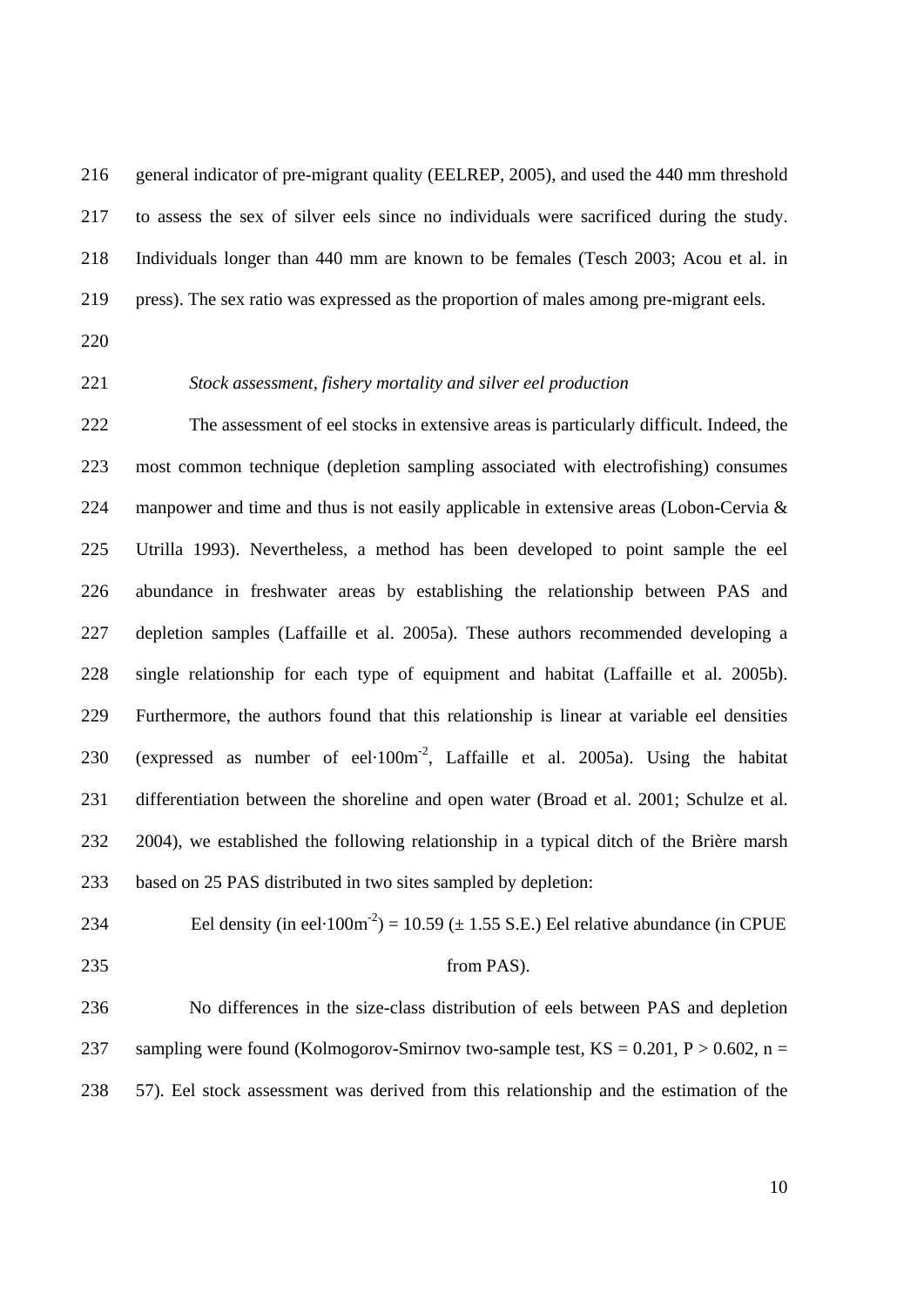239 area of each type of habitat (shoreline and open water) using a Geographical Information 240 System (source Parc naturel regional de Brière).

241 Next, we used the mortality rates estimated in protected and fished areas and the 242 estimated eel stock under exploitation (eels > 320 mm, see results section) to evaluate the 243 fishing mortality based on scientific data. We used the formula:

$$
244 \t Z = F + M \t (2)
$$

245 where Z is the total mortality, F is the fishing mortality and M is the natural mortality and 246 making the assumption that recruitment and population parameters were similar in 2004 247 and 2005 (see section on population parameters). Thus, in the protected areas, the fishing 248 mortality was assumed to be zero  $(F = 0)$  and thus resulting in M = Z. For the calculation 249 of F at the fished areas, the M value was subtracted from the Z value in order to obtain 250 the fishing mortality (F = Z –M). The number of eels caught by the fishery (N<sub>F</sub>) was 251 estimated using the following formula and equations (1) and (2):

252 
$$
N_F = N_{(age=5)} \times (1 - e^{(-t \times (F+M))}) \times (F/(F+M))
$$
 (3)

253 where N<sub>F</sub> is the number of eels that died from fishing mortality, N<sub>(age=5)</sub> is the number of 254 individuals of age 5 entering the fully exploited phase and t is the average number of 255 years an eel is experiencing exploitation (i.e., 3 years). Next, estimated  $N_F$  was compared 256 qualitatively to the results obtained from fishermen questionnaires. Finally, silver eel 257 production was derived from the estimated eel stock and the proportion of silver eels in 258 both protected and fished areas. All estimates (number and biomass of eels) and their 259 upper and lower values (in parentheses) resulted from the products of the lower values 260 (mean – SE), the means and the upper values (mean  $+$  SE) of the population parameters.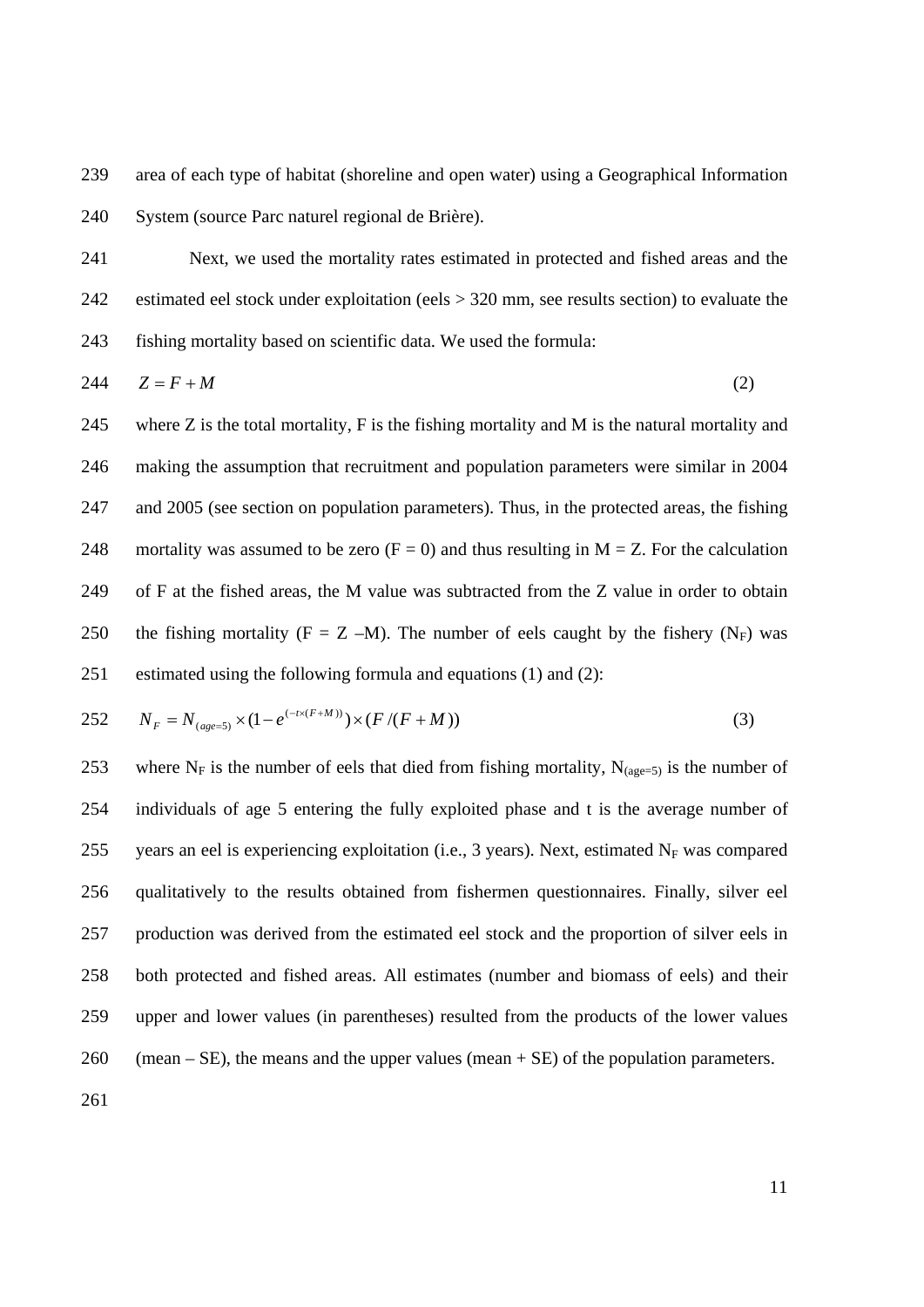#### 262 **Results**

#### 263 *The traditional fishery*

264 A total of 521 fishing licences were sold in the Grande Brière Mottière marsh in 265 2005: 34 for the use of eel pots, 66 for square dipping nets and 46 for fish spears; the rest 266 of the licences being attributed for gill nets, rods and multiple gears. Nevertheless, 267 gillnets and rods are principally used to catch piscivorous fish (northern pike *Esox lucius* 268 and pikeperch *Sander lucioperca*). The eel fishery was composed of 48 fishermen using 269 pots, 87 using square dipping nets and 60 using spears. In total, 75 fishermen responded 270 to the questionnaires and provided data, including 28 using pots, 43 using square dipping 271 nets and 26 using spears, i.e., approximately one-half of the total number of fishermen for 272 each gear. Furthermore, the set of fishermen that responded to the questionnaires did not 273 differ significantly from the whole eel fishery (Chi-square, d.f. = 2,  $\chi^2$  = 0.797, P < 0.671). 274 Based on these questionnaires, we estimated that 23 892 eels (18 206 to 29 578 ranging 275 from lowest to highest estimation) were caught in 2005. Given that the mean weight of 276 eels kept by fishermen was 127.7 g  $(\pm 5.7 \text{ S.E.})$ , the estimated total biomass of eels kept 277 was 3052 kg (2222; 3947).

278 Based on the spatial distribution of the fishing activity, we found that harvest by 279 fishermen (in eel·ha<sup>-1</sup>) varied largely between zones and gears (Figure 2). The highest 280 harvest by fishermen was found in the southern part of the GBM (zones 3 and 4) for all 281 gear types, and the northern part of the GBM (zones 1 and 2), which was mainly fished 282 with pots. The lowest harvest by fishermen occurred in the eastern part (zones 5, 6, 7 and 283 8; Figure 1 and Figure 2). Because fish spears accounted for a restricted part of the 284 catches (5%), data related to this gear have been removed from the analysis of targeted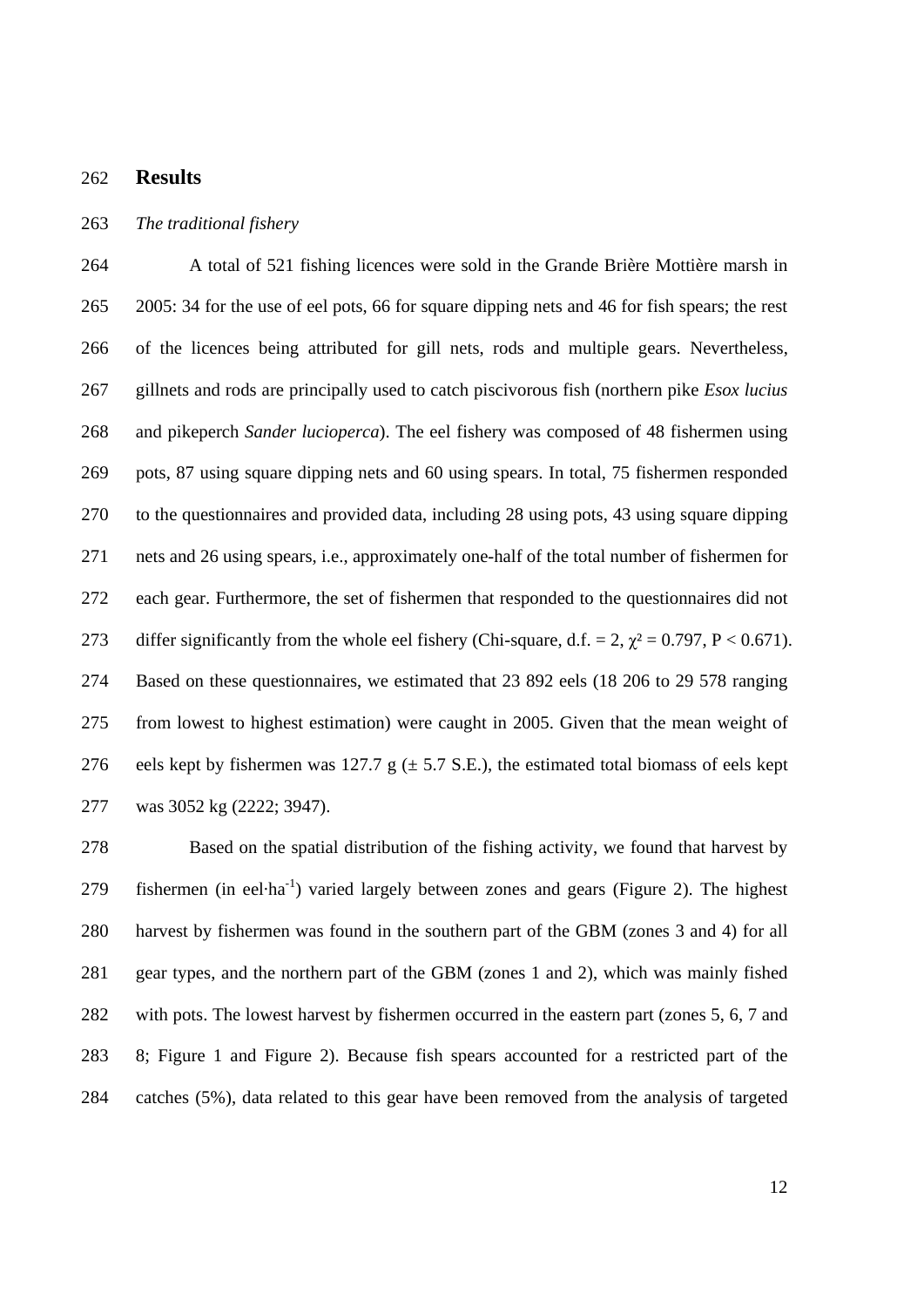285 eel size-classes per gear type. Based on creel surveys, fishermen using pots and square 286 dipping net caught eels from 240 to 760 mm total length and 33.5% of the total eel 287 captures ( $n = 257$ ) were released by fishermen. The size distribution differed between 288 released and kept eels (Kolmogorov-Smirnov two-sample test,  $KS = 0.678$ ,  $P < 0.001$ ) 289 and released individuals were on average smaller than those kept (Mann-Whitney test, U 290 = 13.950, P < 0.001). Fishermen released on average 79.4% ( $\pm$  5.1 S.E.) of smaller eels 291 (from 240 to 320 mm) and kept a high ratio (up to 60 %) of eels measuring more than 292 320 mm. From 420 to 620 mm, all eels (100%) were kept. Interestingly, some fishermen 293 tended to release some of the larger eels (Figure 3). Thus, based on their size, eels were 294 classified into those untargeted and targeted by the fishery using the 320 mm threshold.

295

#### 296 *Eel population characteristics*

297 In 2004 and 2005, we captured 1868 eels: 681 by electrofishing, 921 by trapping 298 and 266 during the fishermen creel surveys (see Table 1 for details). There was no 299 difference in the size-class distribution between 2004 and 2005 for the eels sampled by 300 trapping and by electrofishing (Kolmogorov-Smirnov two-sample test,  $P > 0.05$ ) or in the 301 mean abundance per site by electrofishing (Mann-Whitney test,  $P > 0.05$ ). Eels up to 320 302 mm sampled by trapping in fished areas were on average smaller than those from 303 protected areas (Mann-Whitney test,  $U = 63.853$ ,  $P < 0.001$ ,  $n = 891$ ) and size-class 304 distribution differed significantly between protected and fished areas (Kolmogorov-305 Smirnov two-sample test,  $KS = 0.164$ ,  $P < 0.001$ ,  $n = 891$ , Figure 4). Based on data 306 collected by trapping and using equation (1), we found different mean mortality rates Z 307 between protected and fished areas,  $12\% \cdot year^{-1}$  and  $32\% \cdot year^{-1}$ , respectively (Figure 4). 308 We also found that the differences in abundance between untargeted (TL < 320 mm) and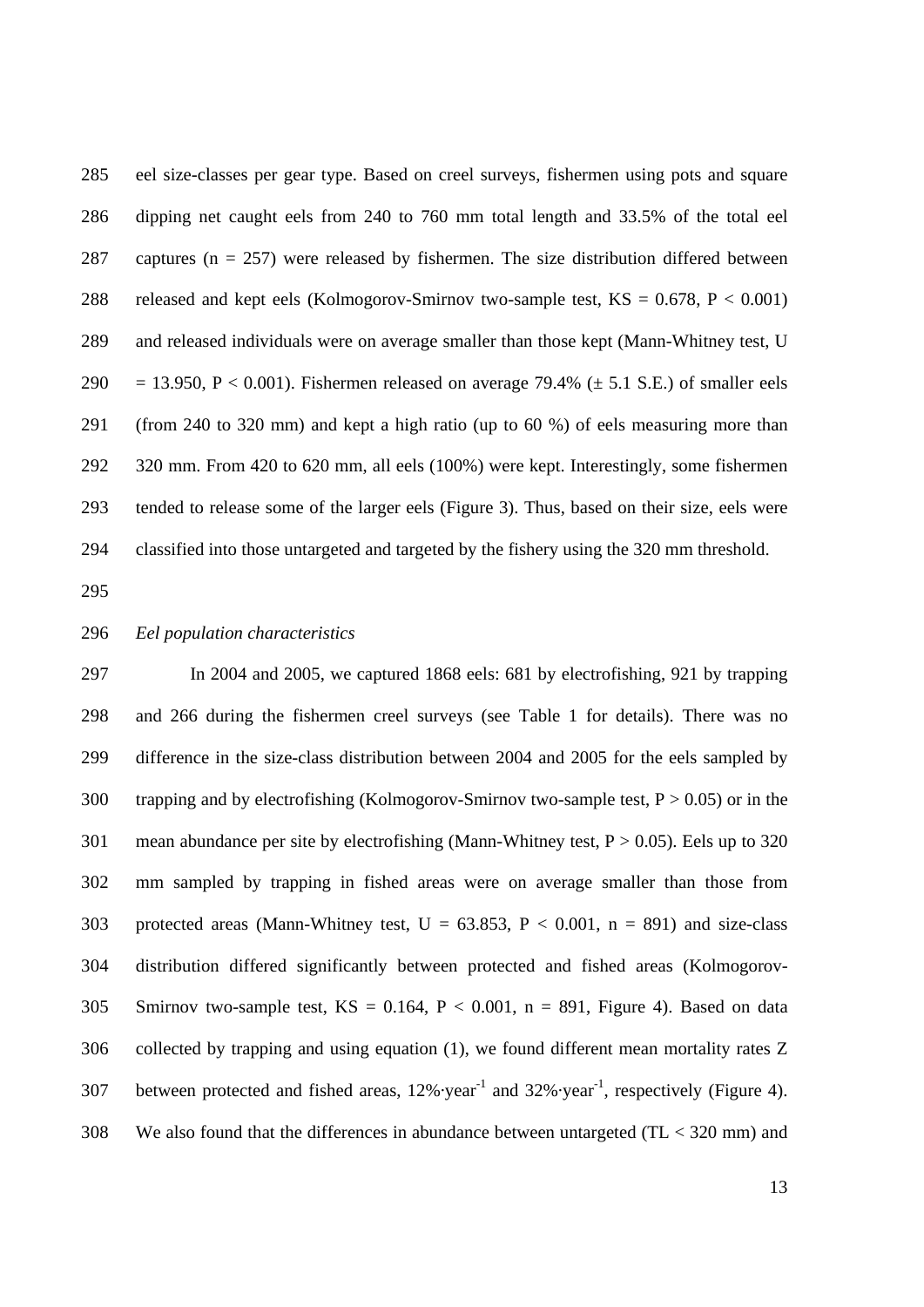309 targeted (TL > 320 mm) eels were positively correlated with the harvest by fishermen 310 from protected to highly fished zones (Linear regression,  $R^2 = 0.51$ ,  $P = 0.021$ ,  $n = 10$ , 311 Figure 5). Based on data collected by trapping, we found that the proportion of silver eels 312 was higher in protected than in fished areas (Fisher's exact test,  $P = 0.003$ ). Indeed, 313 12.83% of eels > 320 mm (n = 265) caught in protected areas presented silvering criteria 314 (i.e., ocular hypertrophy and differentiation of the lateral line) whereas only 2.86% ( $n =$ 315 102) presented these criteria in fished areas. Thus, the proportion of silver eels was 4.5 316 times higher in protected areas than in fished areas. The proportion of silver eels in eels 317 greater than 320 mm in length did not differ in fished area between data from 318 electrofishing (4.65%,  $n = 86$ ) and trapping (Fisher's exact test,  $P > 0.5$ ). The proportion 319 of silver eels was 1.42% (i.e., 4/282) when all size-classes from electrofishing were used 320 in the fished areas (Table 2). The proportion of silver eels in the protected areas reached 321 6.38%. The sex-ratio of silver eels was largely biased towards females: 1/37 by trapping 322 and 0/5 by electrofishing, with no differences between fished and protected areas and 323 sampling methods (Fisher's exact test, P > 0.05, Table 2). Silver eels had an average 324 weight of 585.4 g ( $\pm$  46.8 S.E., n = 29), a mean length of 675.8 mm ( $\pm$  17.5 S.E.), and a 325 mean condition factor  $0.18 \ (\pm 0.01 \ \text{S.E.}).$ 

326

#### 327 *Stock assessment, fishing mortality and silver eel production*

The mean estimated eel density was highly variable between zones (234.2 ind.ha-1 328  $\pm 42.4$  S.E.), ranging from 94.1 to 577 ind.ha<sup>-1</sup>. The overall stock of eels > 150 mm was 330 estimated to be 129 076 (74 022 to 200 206) individuals (see Table 3 for details). Based 331 on equation (3), the total mortality rates in protected and fished areas and the stock 332 assessment of eel under full exploitation, we estimated that total harvest by fishermen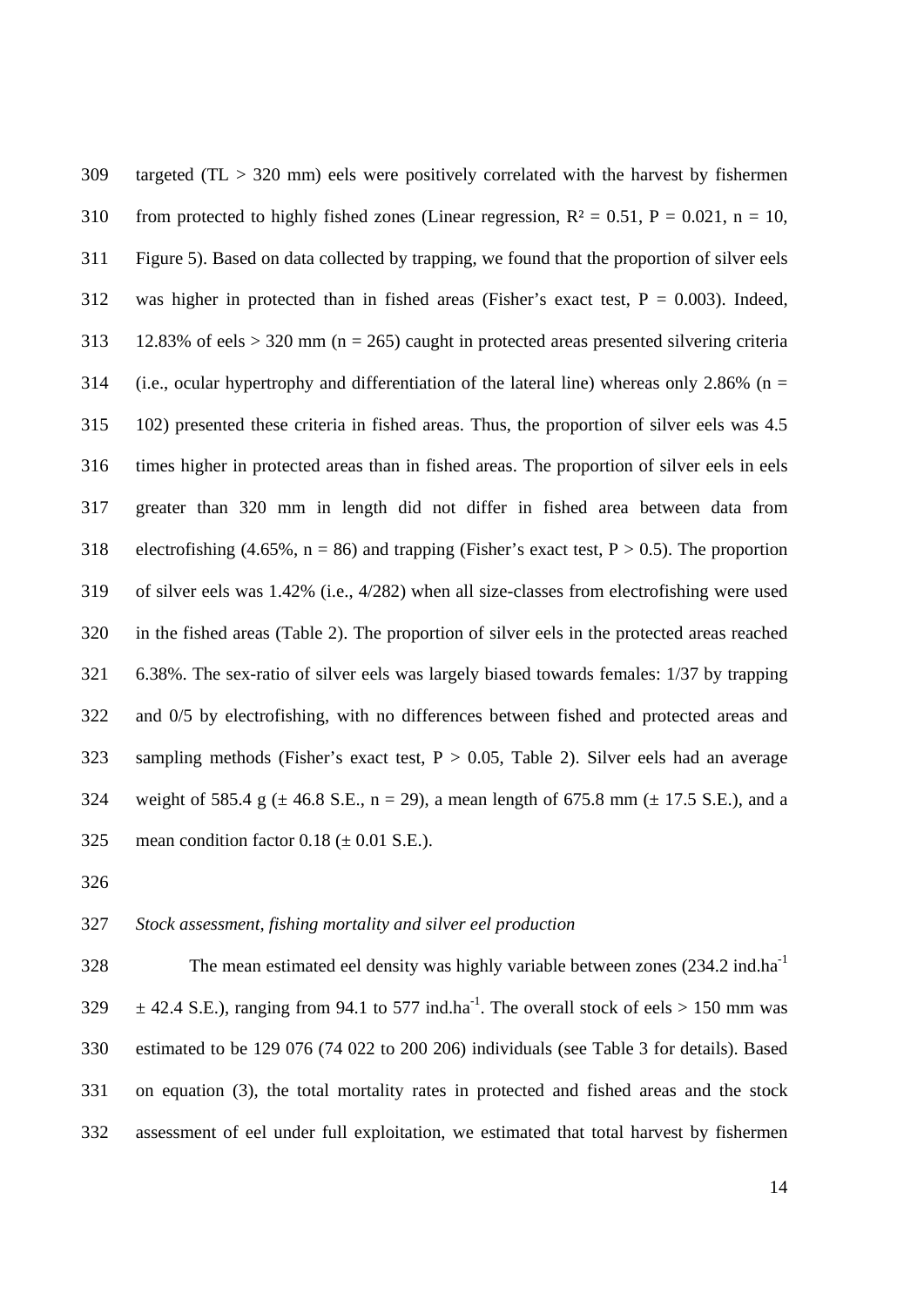333 accounted for 10630 eels (5231 to 16994). Based on the proportion of silver eels 334 calculated in fished and protected areas, we estimated the silver eels production to be 335 1961 (1431 to 2000) individuals.year<sup>-1</sup>, with a mean production of 11.3 and 3.1 silver  $336$  eel·ha<sup>-1</sup> in the protected and fished areas, respectively. Thus, the mean production of 337 silver eels in a protected area would be 3.6 times higher than in the fished area. The 338 production of the protected areas, that cover 2.4% of the total aquatic area (596.6 ha), 339 would represent 8.4% ( $\pm$  0.43 S.E.) of the silver eel biomass produced in the whole study 340 area. We estimated that a fully protected GBM would produce 6742 silver eels (596.6  $h_a$ -11.3 eel·ha<sup>-1</sup>). The GBM is currently estimated to produce 1961 silver eels, thus the 342 fishery activity currently is estimated to remove approximately 71% of the silver eel 343 production of a fully protected GBM. Then, it is possible to estimate the surface of 344 marshes to be protected, in accordance with a management objective. For example, 50% 345 of the potential eel biomass of a fully protected GBM would represent 3371 silver eels. 346 Considering that the protected area would always have a mean production of silver eels  $347$  3.6 times higher than those in the fished area (i.e., 11.3 and 3.1 silver eels·ha<sup>-1</sup>, 348 respectively), 3371 silver eels could be produced with 31.1% of the GBM protected. 349 Indeed, 31.1% of protected area (185.5 ha) would produce 2096 silver eels and 411.1 ha 350 of fished areas would produce 1275 silver eels. Consequently, only 31.1% (185.5 ha) of 351 protected aquatic habitat of the GBM would produce, with the unprotected area, 50% of 352 the potential eel biomass of a fully protected Grande Brière Mottière.

353

354 **Discussion**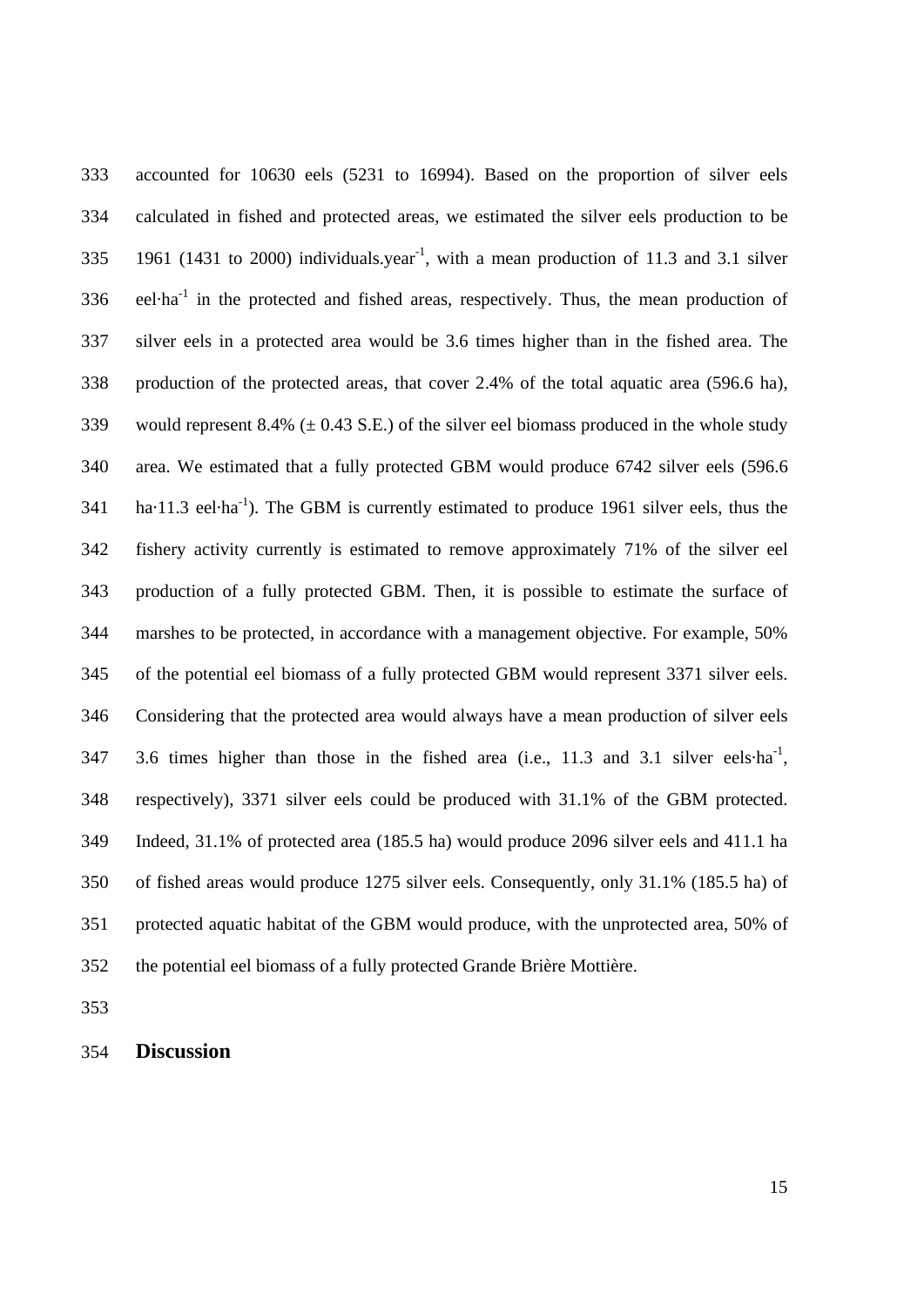## 355 *Freshwater protected areas: a compromise between eel global management and local*  356 *fishery activities*

357 The analysis of catch data and scientific surveys in the GBM freshwater marshes 358 between 2004 and 2005 provided evidence for the efficiency of a protection policy for 359 guaranteeing a local production of silver eels and maintaining a traditional fishery 360 activity. Indeed, the protected area showed a mean production of silver eel (ind-ha<sup>-1</sup>) 361 around 3.6 times more than the fished areas and 2.4% (14.6 ha) of protected area in the 362 GBM produces 8.4% of the current silver eel production (in biomass). Consequently, a 363 size adjustment of the protected areas to 31.1% (185.5 ha of aquatic habitat) with 364 maintaining the current fishery in the remaining parts might produce 50% of the potential 365 eel biomass of a fully protected Grande Brière Mottière. This could be a management 366 target usable by local managers. Nevertheless, the optimal size of protected areas is 367 difficult to estimate because the consequences of the protected areas extension have never 368 been thoroughly investigated to establish valid rules for the design of freshwater 369 protected areas (size, connectivity, location, land covered, etc.), or the creation of new 370 habitats (ditches) in the existing protected area. Another crucial point is that we do not 371 know the proportion of individuals that escape from the silver eel fishery when they 372 migrate seaward and reach safely the spawning area as well as the level of eel movements 373 between protected and fished areas within the marsh.

374 The conservation of freshwater fish and fisheries is the greatest challenge facing 375 the sustainable development of inland waters (Arlinghaus et al. 2002). Inland fisheries are 376 of high economic and socio-cultural importance, providing a 'myriad of benefits to 377 society' (Arlinghaus et al. 2002; Cowx & Gerdeaux 2004). By far the most dominant 378 traditional inland fisheries management practises in Europe are regulations and stocking.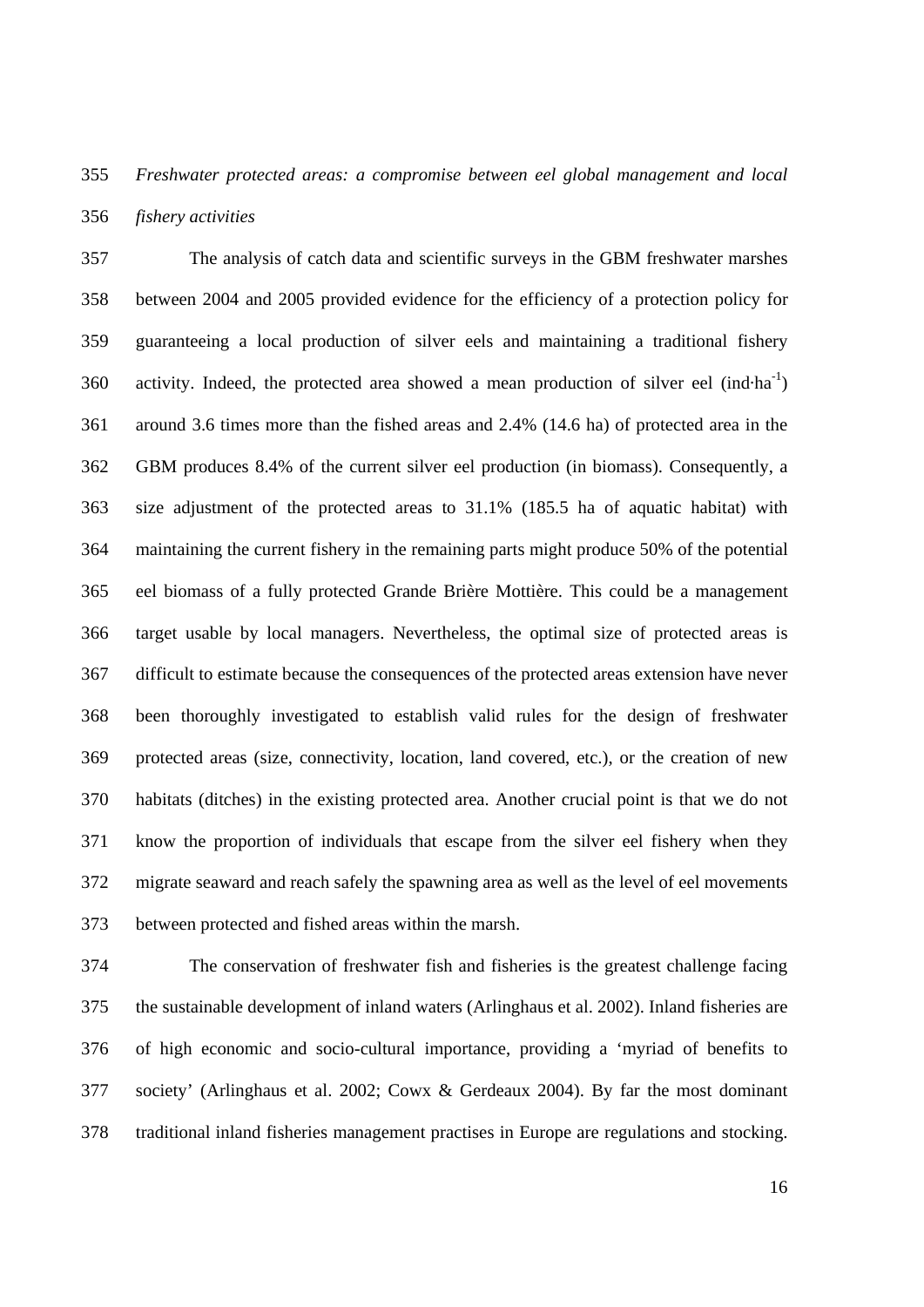379 To a lesser extent, inland fisheries management uses habitat restoration to increase the 380 potential production of the fishery (see review in Arlinghaus et al. 2002). The use of 381 freshwater protected areas to manage eel populations is in keeping with the last aspect. 382 Because the management of the wide panmictic European eel population is particularly 383 complex (such a challenge has never happened before), it faces some highly variable 384 socio-economic and legislation constraints. Therefore, case-adapted management options 385 with respect to usages, properties and histories, must be considered to significantly 386 increase silver eel production. The use of local freshwater protected areas appears to be a 387 relevant way to reconcile these aspects and to respond to both global management 388 constraints and local fisheries subsistence.

389

#### 390 *Contribution of small coastal marshes to the European eel population*

391 Small coastal marshes contribute to the overall growth and reproduction of the 392 European eel population by precise quantification remains impossible. In the present 393 study, we estimated that a single marsh on the European Atlantic coast (GBM 7000 ha 394 total area) supports a sub-population of about 130 000 eels and potentially produces 395 about 1961 silver eels per year, almost exclusively composed of females. Coastal marshes 396 cover 230 000 ha of land on the western French coast (Feunteun et al. 1992). Given our 397 findings in the present study, it can be assumed that these ecosystems produce a 398 significant number of female silver eels. Moreover, eels produced in coastal marshes are 399 exposed to fewer hazards than those in rivers because such marshes are not equipped with 400 hydroelectric stations, that damage or kill 20 to 100% of the silver migrants passing 401 through their turbines (Travade & Larinier 1992; McCleave 2001; Gibson & Myers 2002). 402 In addition, these coastal marshes are small, only connected to the sea, and they are part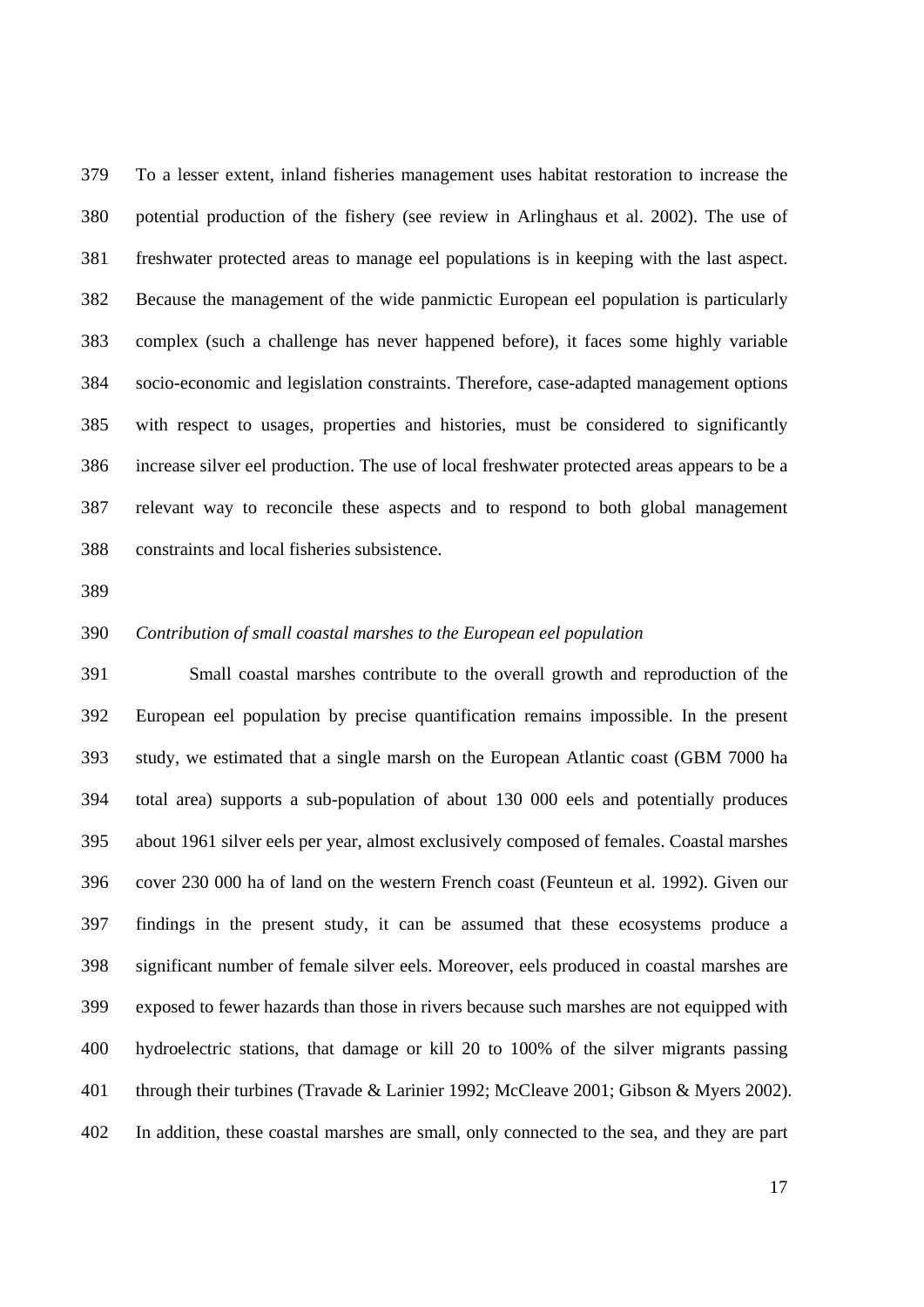403 of non-intensive agricultural landscapes. Together these factors probably account for the 404 quality of the silver eel production. It is especially interesting to consider that coastal 405 marshes characteristics can influence the sex ratio. In places where the eel abundance is 406 about  $100-150 \text{ kg.ha}^{-1}$  (110-170 kg.ha<sup>-1</sup> on the Frémur River, Acou et al. in press; 90-159 407 kg.ha<sup>-1</sup> on the Rio Esva, Lobon-Cervia et al. 1995), silver eels are mainly males (94.7%) 408 and >99% for the Frémur River and the Rio Esva, respectively), whereas when the eel 409 abundance is relatively low  $(3.5 \text{ kg.ha}^{-1} \text{ on the Imsa River}, Vøllestad & Jonsson 1988;$ 410  $35-45$  kg.ha<sup>-1</sup> on the Oir River, Acou et al. in press), silver eels are mainly females (>90%) 411 and around 80% for the Imsa and Oir Rivers, respectively). Thus, the observed over-412 dominance of females in the GBM and the low abundance of yellow eels  $(15.4 \text{ kg.ha}^{-1})$ , 413 see Table 3) are consistent with observations from other areas with low abundance where 414 females are the numerically dominant sex. On the other hand, the proportion of silver eels 415 observed in the GBM is comparable to those reported in other systems at the same 416 latitude (6.0 and 12.6% in Oir and Fremur rivers, respectively, Acou et al. 2005; 8.7 and 417 8.9% in the Fremur river, Feunteun et al 2000; 5.9, 1.3 and 5.8% in the Fremur river in 418 2000, 2001 and 2002 respectively, Acou et al. in press). As Vøllestad (1990) 419 recommended retaining yellow-eel fishery activity in order to maximize the silver eel 420 fishery landings, it seems likely that, by limiting the yellow eel abundance in the GBM to 421 less than 50 kg.ha<sup>-1</sup>, the traditional fishery might contribute to the local production of 422 large silver eels. This might be influenced by a low recruitment that leads to a low elver 423 eel abundance, and by the high food availability due to the recent introduction of the 424 invasive red swamp crayfish (*Procambarus clarkii*) that can be preyed by eels (Domingos 425 et al. 2006).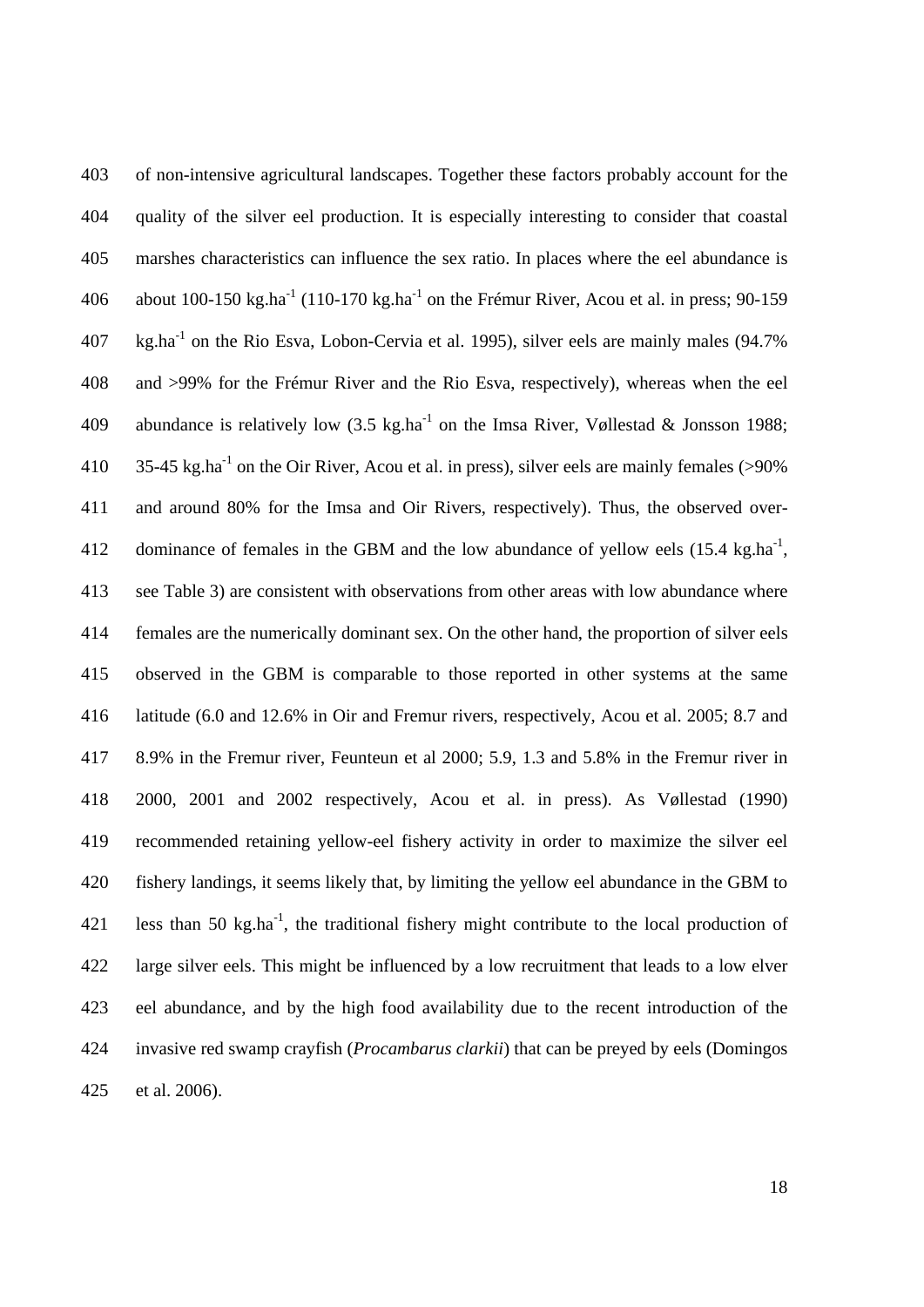426 Such prospects are crucial from a conservation viewpoint since one of the main 427 recommendations of international managers (EELREP 2005; ICES WGEEL 2006) is to 428 protect aquatic systems with a high proportion of large healthy silver eels. In the present 429 study, we quantified fishing practices and evaluated their influence on the local eel 430 population. Such issues are important since the identification of mortality causes and 431 their quantification are difficult in the wild but are keys for international eel management 432 (Feunteun et al. 2000; Feunteun 2002). The presence of protected areas allowed us to 433 determine the mean natural mortality was relatively low in the marsh  $(12\% \cdot year^{-1})$  and 434 comparable to those observed in others ecosystems for the same life stages (Adam 1997; 435 Feunteun et al. 2000). Nevertheless, our estimation of fishermen's captures based on 436 biological data, i.e. 10630 individuals (5231 to 16994), was somewhat lower than that 437 resulting from questionnaires, i.e. 23882 individuals (18206 to 29578). This might arise 438 because fishermen had difficulties to evaluate their catches accurately, underlining the 439 importance of logbooks to conduct fishery surveys.

440

#### 441 *Establishment of freshwater protected area*

442 Freshwater protected areas have already been shown to be efficient for conserving 443 bird and fish diversity (Eybert et al. 1998; Keith 2000; Self 2005) and their adaptation for 444 the local eel population management could be included in the overall management of 445 freshwater biodiversity (Noble et al. 2004). Recent research in marine protected areas has 446 demonstrated that fish populations benefit from protected areas not just for overexploited 447 poorly mobile species, but also (to a lesser extent) for under-exploited stocks and highly 448 mobile species (Apostolaki et al. 2002). Thus the creation of freshwater protected areas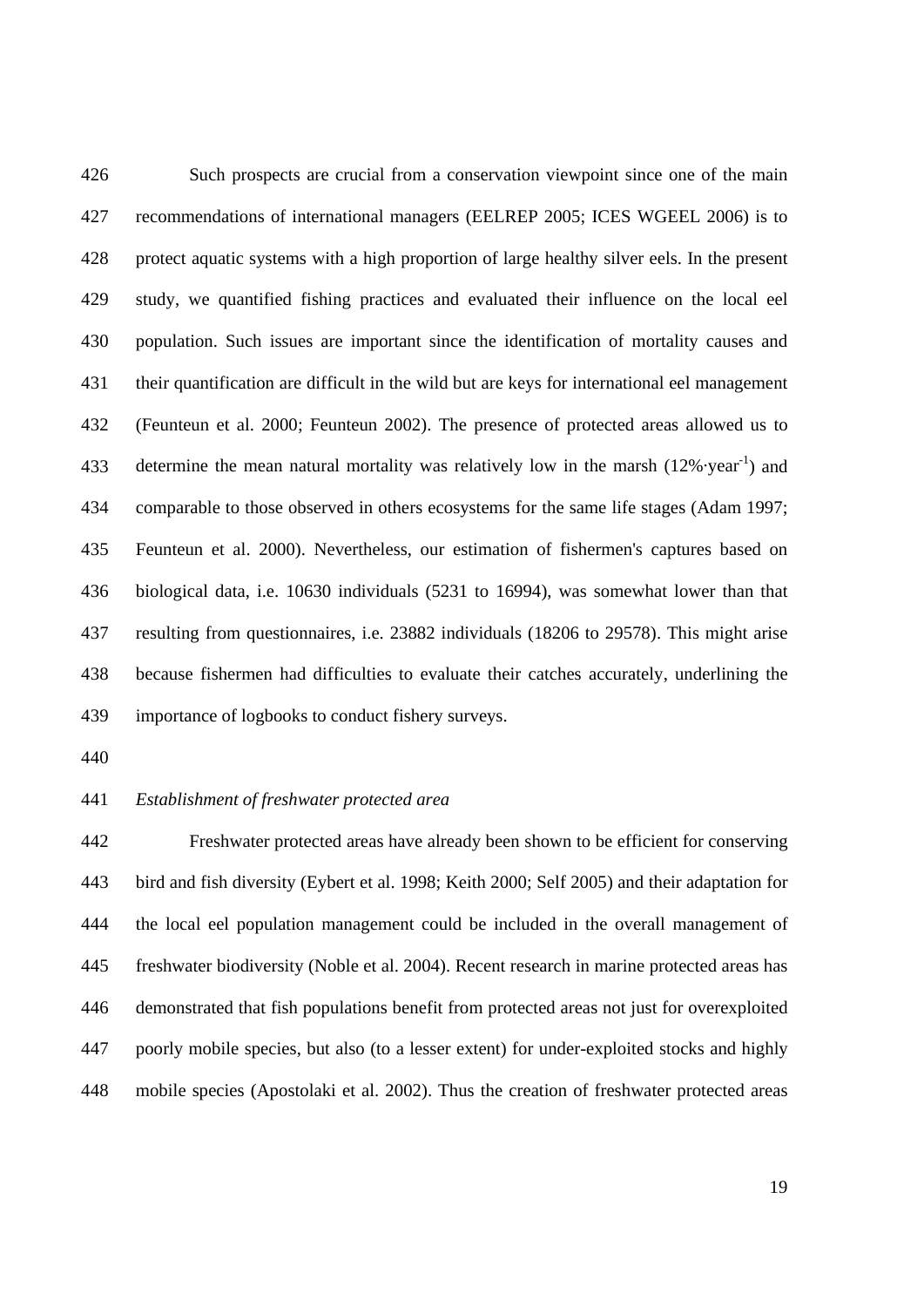449 might also benefit vulnerable or endangered freshwater fish species, such as has already 450 been advocated for the Northern pike, *Esox lucius* (Rosell & MacOscar 2002).

451 The efficiency of protected areas in other inland ecosystems remains to be 452 assessed. Concerning estuarine and coastal waters, Naismith & Knights (1990) indicated 453 that the commercial fishery in the Thames estuary was having minimal impacts on the eel 454 stock, and fishing mortality was masked by natural mortality and migration effects. In the 455 same way, in the Hudson River estuary, Morrison & Secor (2003) suggested that 456 brackish-water areas could support a higher fishing mortality than freshwater areas. Such 457 analysis confirms that protected areas for eels might not be relevantly usable in open 458 habitats like estuaries or coastal areas, and that this management tool might be 459 preferentially applied in confined freshwater areas such as coastal marshes (Morrison & 460 Secor 2003). Furthermore, the restricted yellow eel home range in several types of 461 freshwater ecosystems (Baras et al. 1998; Jellyman & Sykes 2003; Laffaille et al. 2005a) 462 offers opportunity for a wider application of this measure.

463

#### 464 **Acknowledgments**

465 We thank the Parc naturel régional de Brière for logistic support, the Pnrb, FEDER, 466 DIREN (MEDD), Région Pays de la Loire and Agence de l'Eau from Loire-Bretagne for 467 financial support. We are grateful to the numerous persons that participated to field work 468 and to the questioned fishermen. We acknowledge three anonymous referees for valuable 469 comments on an earlier draft. English style was post-edited by Dr R. Britton. We thank A. 470 Acou and E. Rivot for valuable discussion on earlier draft.

471

#### 472 **References**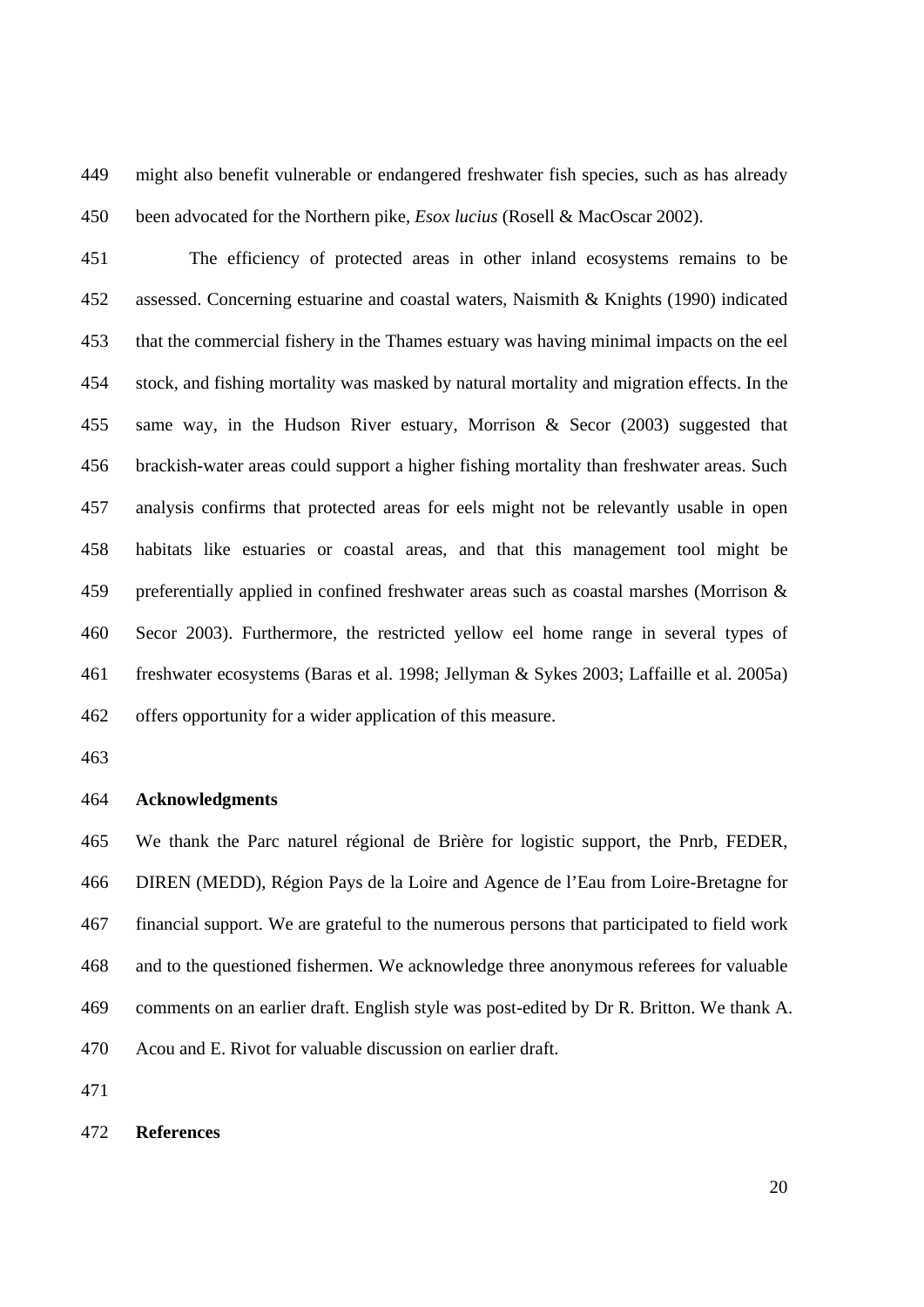473

| 474 | Acou, A., Boury, P., Laffaille, P., Crivelli, A.J. & Feunteun, E. 2005. Towards a      |
|-----|----------------------------------------------------------------------------------------|
| 475 | standardized characterization of the potentially migrating silver European eel         |
| 476 | (Anguilla anguilla L.). Archiv für Hydrobiologie 164: 237-255.                         |
| 477 | Acou, A., Gabriel, G. & Feunteun, E. (in press). Differential production and condition |
| 478 | indices of premigrant eels (Anguilla anguilla) in two small Atlantic coastal           |
| 479 | catchments of France. American Fisheries Society Symposium.                            |
| 480 | Adam, G. 1997. L'anguille européenne (Anguilla anguilla L. 1758): dynamique de la      |
| 481 | sous-population du lac de Grand-Lieu en relation avec les facteurs environnementaux    |
| 482 | et anthropiques. Thesis, University of Toulouse III, France, 353 pp.                   |
| 483 | Apostolaki, P., Milner-Gulland, E.J., McAllister, M.K. & Kirkwood, G.P. 2002.          |
| 484 | Modeling the effects of establishing a marine reserve for mobile fish species.         |
| 485 | Canadian Journal of Fisheries and Aquatic Sciences 59: 405-415.                        |
| 486 | Arlinghaus, R., Mehner, T. & Cowx, I.G. 2002. Reconciling traditional inland fisheries |
| 487 | management and sustainability in industrialized countries, with emphasis on Europe.    |
| 488 | Fish and Fisheries 3: 261-316.                                                         |

- 489 Baras, E., Jeandrain, D., Serouge, B. & Philippart, J.C. 1998. Seasonal variations in time 490 and space utilization by radio-tagged yellow eels *Anguilla anguilla* (L.) in a small 491 stream. Hydrobiologia 371/372: 187-198.
- 492 Bernard, J.Y. & Rolland, R. 1990. Restoration of the "Grande Brière Mottière" marsh 493 overhauling's project of the stretches of water. Bulletin d'Ecologie 21: 15-19.
- 494 Broad, T.L., Townsend, C.R., Closs, G.P. & Jellyman, D.J. 2001. Microhabitat use by
- 495 longfin eels in New Zealand streams with contrasting riparian vegetation. Journal of 496 Fish Biology 59: 1385-1400.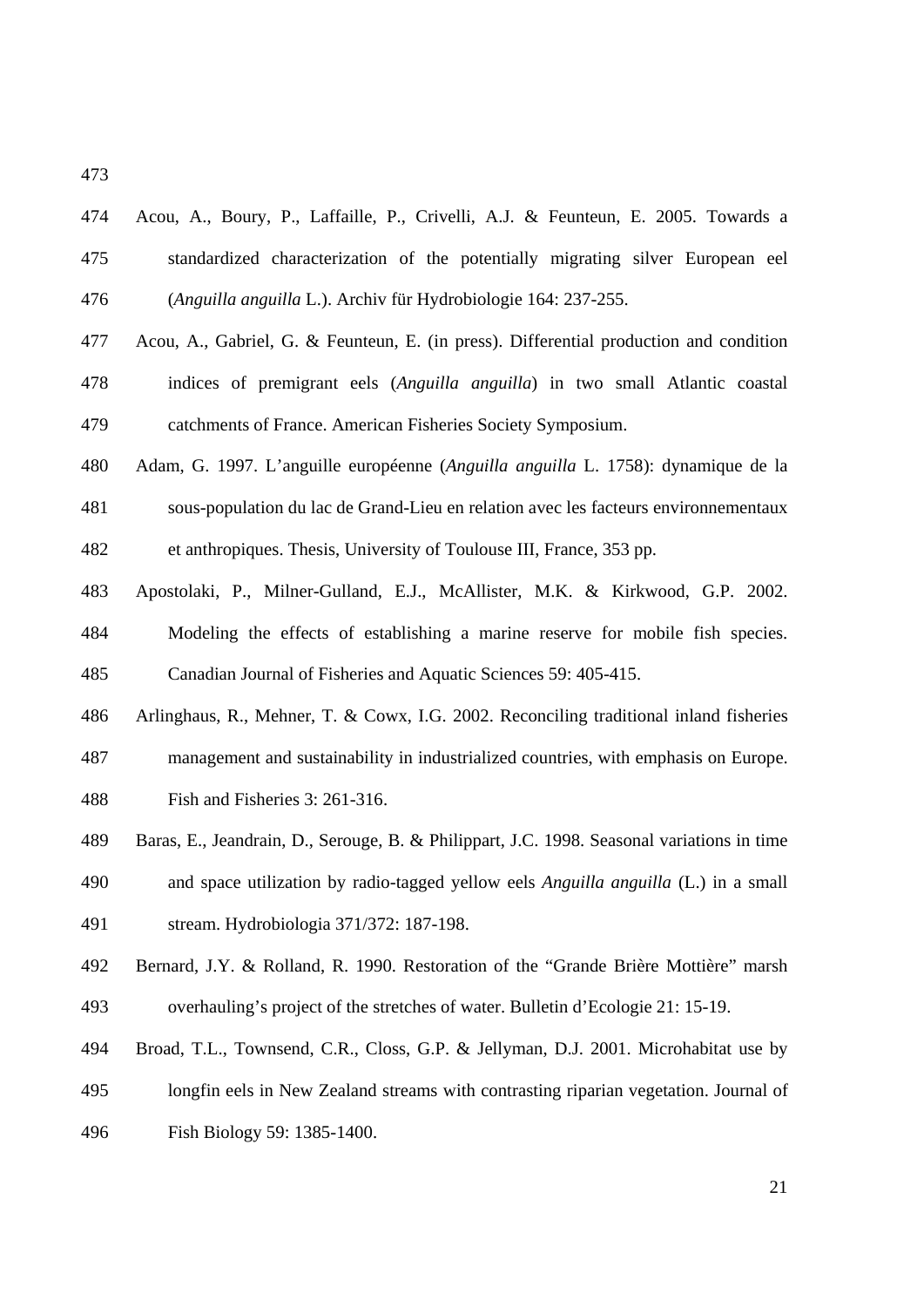- 497 Copp, G.H. 1989. Electrofishing for fish larvae and juveniles: equipment modifications
- 498 for increased efficiency with short fishes. Aquaculture and Fisheries Management 20: 499 453-462.
- 500 Copp, G.H. & Garner, P. 1995. Evaluating microhabitat use of fish larvae and juveniles 501 with Point Abundance Sampling. Folia Zoologica 44: 145-158.
- 502 Cowx, I.G. & Gerdeaux, D. 2004. The effects of fisheries management practises on 503 freshwater ecosystems. Fisheries Management and Ecology 11: 145-151.
- 504 Dekker, W. 2003. Did lack of spawners cause the collapse of the European eel, *Anguilla*  505 *anguilla*? Fisheries Management and Ecology 10: 365-376.
- 506 Domingos, I., Costa, J.L. & Costa, M.J. 2006. Factors determining length distribution and
- 507 abundance of the European eel, *Anguilla anguilla*, in the River Mondego (Portugal). 508 Freshwater Biology 51: 2265-2281.
- 509 Durif, C., Dufour, S. & Elie, P. 2005. The silvering process of *Anguilla anguilla*: a new
- 510 classification from the yellow resident to the silver migrating stage. Journal of Fish
- 511 Biology 66: 1025-1043.
- 512 EELREP. 2005. Estimation of the reproduction capacity of European eel. Final report, 513 EU contract Q5RS-2001-01836, 272p.
- 514 Eybert, M.-C., Bernard, J.-Y., Constant, P., Feunteun, E., Hédin, J. & Questiau, S. 1998.
- 515 Réhabilitation des prairies inondables dans les marais briérons: évolution de la flore,
- 516 des poissons et des oiseaux. Gibier et Faune sauvage 15: 999-1016.
- 517 Feunteun, E., Rigaud, C., Elie, P. & Lefeuvre, J.C. 1992. Les marais doux endigués de 518 Bourgneuf-Machecoul (Pays de Loire). Premiers éléments de connaissance du
- 
- 519 peuplement piscicole. Relation ichtyofaune-habitat et problèmes majeurs de gestion.
- 520 Revue Française des Sciences de l'Eau 5: 509-528.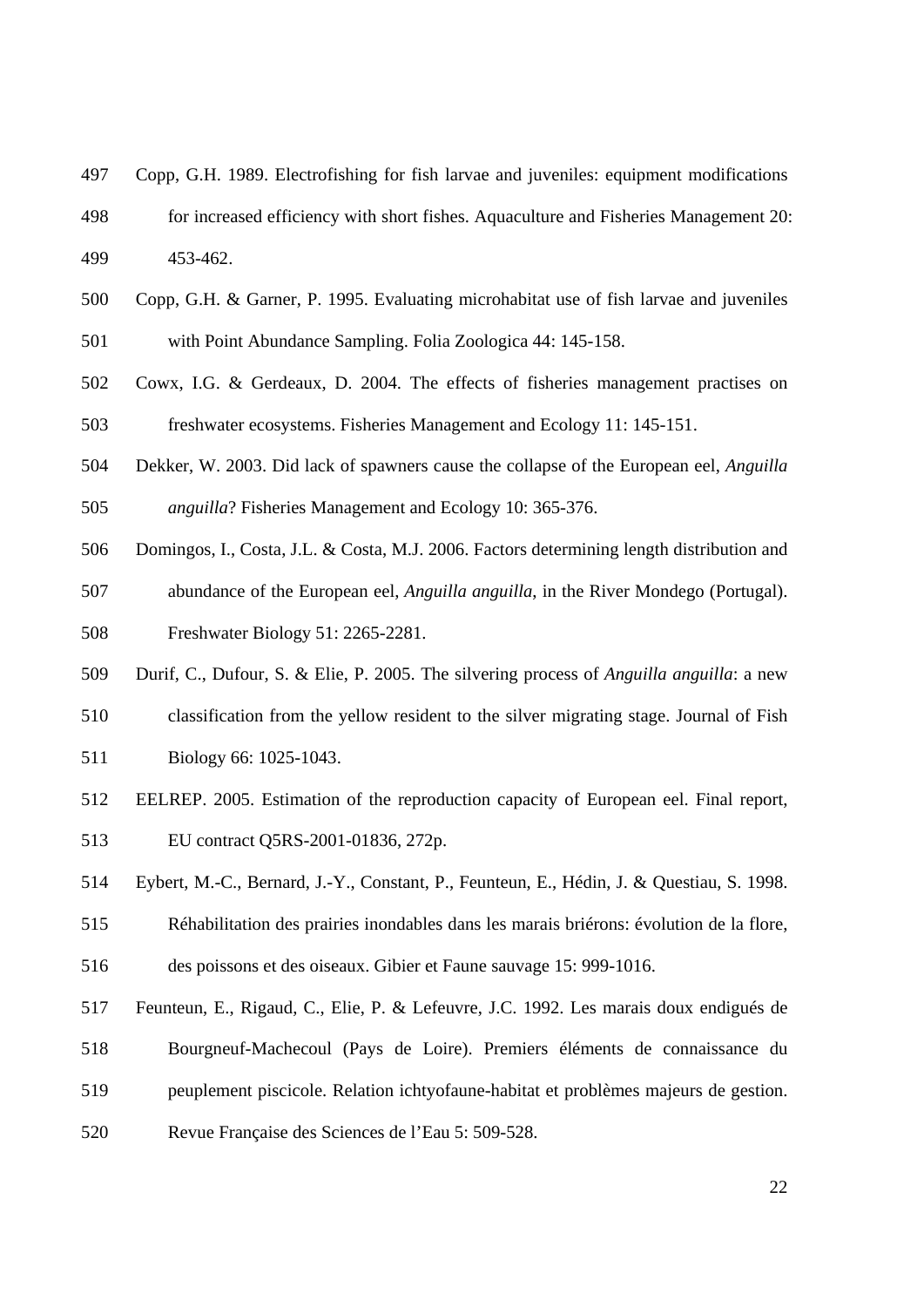521 Feunteun, E., Acou, A., Laffaille, P. & Legault, A. 2000. European eel (*Anguilla*  522 *anguilla*): prediction of spawner escapement from continental population parameters.

523 Canadian Journal of Fisheries and Aquatic Sciences. 57: 1627-1635.

- 524 Feunteun, E. 2002. Management and restoration of European eel population (*Anguilla*  525 *anguilla*): an impossible bargain. Ecological Engineering 18: 575-591.
- 526 Gibson, A.J. & R.A. Myers. 2002. A Logistic Regression Model for Estimating Turbine
- 527 Mortality at Hydroelectric Generating Stations. Transactions of the American 528 Fisheries Society 131:623-633.
- 529 ICES WGEEL. 2006. Report of the ICES/EIFAC Working Group on Eels. 23–27 January 530 2006, Rome, Italy.
- 531 Jellyman, D.J. & Sykes, J.R.E. 2003. Diel and seasonal movements of radio-tagged 532 freshwater eels *Anguilla* spp., in two New Zealand streams. Environmental Biology 533 of Fishes 66: 143-154.
- 534 Keith, P. 2000. The part played by protected areas in conservation of threatened French 535 freshwater fish. Biological Conservation 92: 265-273.
- 536 Knights, B. & White, E. 1998. Enhancing immigration and recruitment of eels: the use of 537 passes and associated trapping systems. Fisheries Management and Ecology. 5: 459- 538 471.
- 539 Knights, B., White, E. & Naismith, I.A. 1996. Stock assessment of European eel, 540 *Anguilla anguilla* L. *In* Cowx, I.G. (ed) Stock Assessment in Inland Fisheries. 541 Fishing News Books, Oxford p 431-447.
- 542 Laffaille, P., Briand, C., Fatin, D., Lafage, D. & Lasne, E. 2005a. Point sampling the 543 abundance of European eel (*Anguilla anguilla*) in freshwater areas. *A*rchiv für 544 Hydrobiologie 162: 91-98.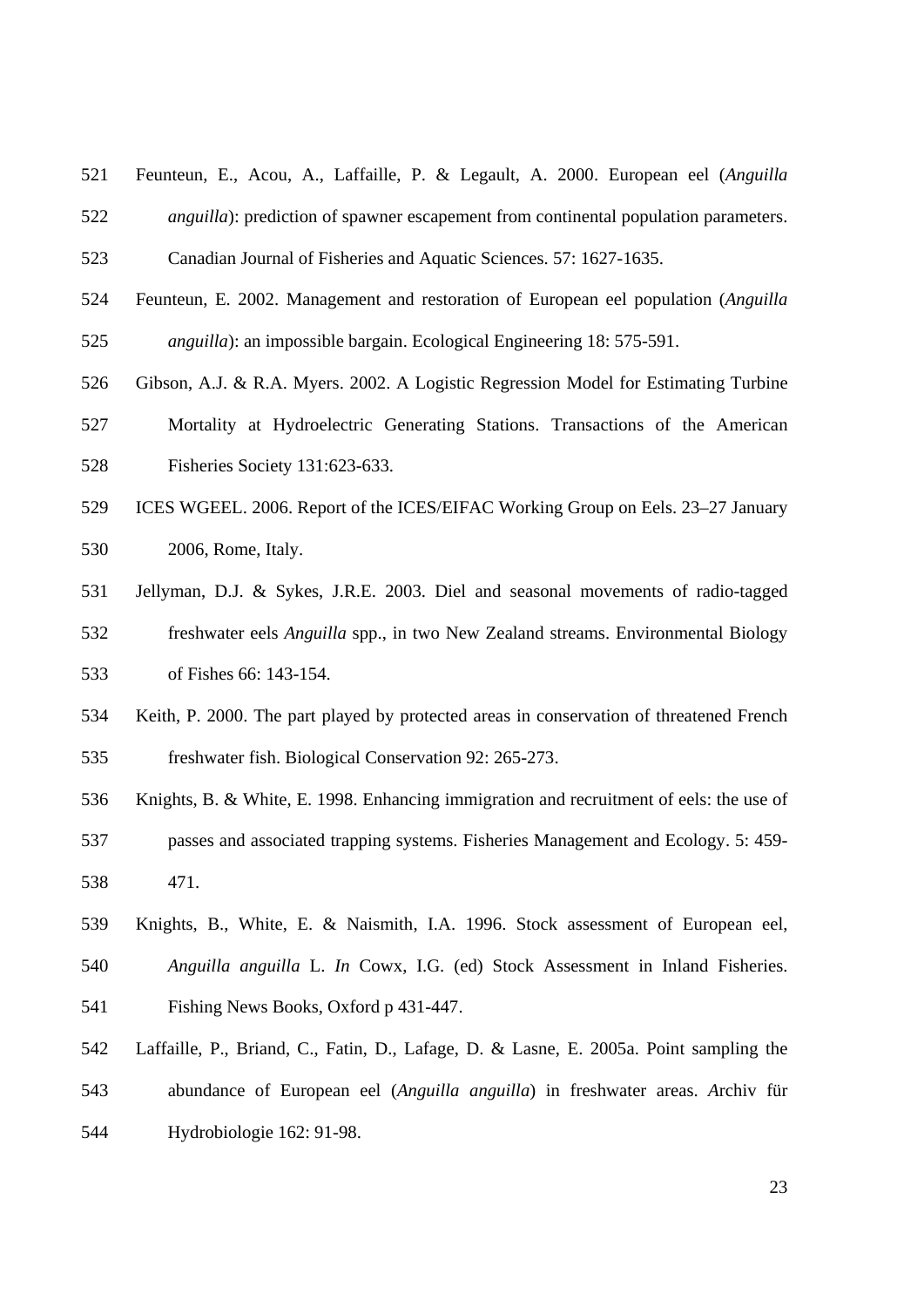- 545 Laffaille, P., Acou, A. & Guillouët, J. 2005b. The yellow European eel (*Anguilla anguilla*
- 546 L.) may adopt a sedentary lifestyle in inland freshwaters. Ecology of Freshwater Fish 547 14: 191-196.
- 548 Leslie, H. 2005. A synthesis of marine conservation planning approaches. Conservation 549 Biology 19: 1701-1713.
- 550 Lobon-Cervia, J. & Utrilla, C. 1993. A simple method to determine stream trout (*Salmo*  551 *trutta* L.) densities based on one removal fish electrofishing. Fisheries Research 15: 552 369-373.
- 553 Lobon-Cervìa, J., Utrilla C.G. & P.A. Rincon. 1995. Variations in the population 554 dynamics of the European eel *Anguilla anguilla* (L.) along the course of a Cantabrian 555 river. Ecology of Freswater Fish 4:17-27.
- 556 Lundquist, C.J. & Granek, E.F. 2005. Strategies for successful marine conservation: 557 integrating socioeconomic, political and scientific factors. Conservation Biology 19: 558 1771-1778.
- 559 McCleave, J.D. 2001. Simulation of the impact of dams and fishing weirs on 560 reproductive potential of silver-phase American eels in the Kennebec River Basin, 561 Maine. North American Journal of Fisheries Management 21:592-605.
- 562 Maitland, P.S. 1995. The conservation of freshwater fish: past and present experience. 563 Biological Conservation 72: 259-270.
- 564 Moriarty, C. & Dekker, W. 1997. Management of European eel fisheries. Second report
- 565 of EC concerted action AIR A94-1939. Dublin, Ireland: Fisheries Bulletin Marine
- 566 Institute, Vol. 15, 110 pp.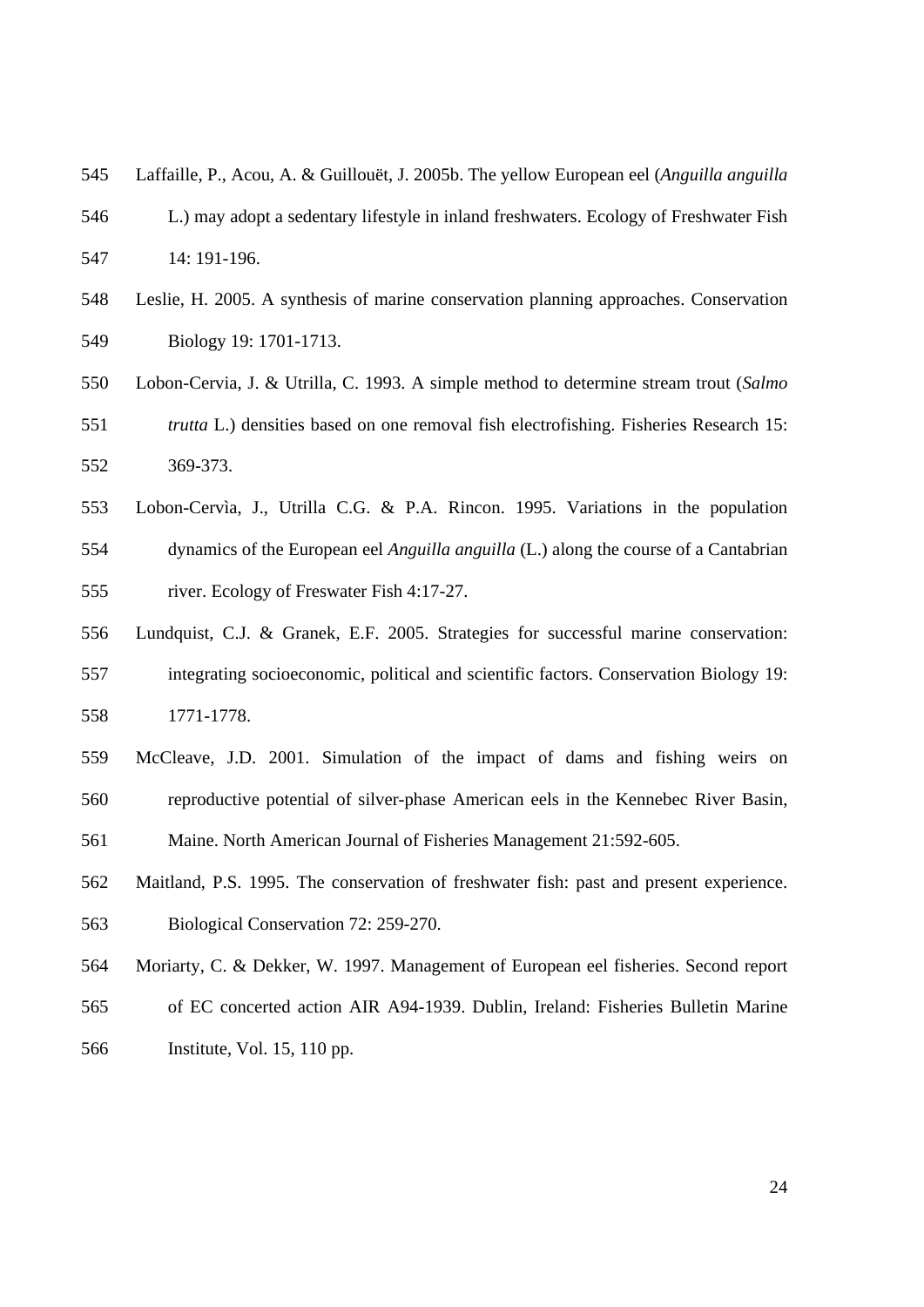- 567 Morrison, W.E. & Secor, D.H. 2003. Demographic attributes of yellow-phase American 568 eels (*Anguilla rostrata*) in the Hudson River estuary. Canadian Journal of Fisheries 569 and Aquatic Sciences 60: 1487-1501.
- 570 Naismith, I.A. & Knights, B. 1990. Modelling of unexploited and exploited populations 571 of eels, *Anguilla anguilla* (L.), in the Thames estuary. Journal of Fish Biology 37: 572 975-986.
- 573 Naismith, I.A. & Knights, B. 1990. Studies of sampling methods and of techniques for 574 estimating populations of eels, *Anguilla anguilla* L. Aquaculture and Fisheries 575 Management 21: 357-367.
- 576 Nelva, A., Persat, H. & Chessel, D. 1979. Une nouvelle méthode d'étude des 577 peuplements ichthyologiques dans les grands cours d'eau par échantillonnage 578 ponctuel d'abondance. Comptes Rendus de l'Académie des Sciences 289: 1295- 579 1298.
- 580 Noble, R.A.A., Harvey, J.P. & Cowx, I.G. 2004. Can management of freshwater fish 581 populations be used to protect and enhance the conservation status of a rare, fish-582 eating bird, the bittern, *Botaurus stellaris*, in the UK? Fisheries Management and 583 Ecology 11: 291-302.
- 584 Robinet, T. & Feunteun, E. 2002. Sublethal effects of exposure to chemical compounds: a 585 cause for the decline in Atlantic eels ? Ecotoxicology 11:265-277.
- 586 Rosell, R.S., & MacOscar, K.C. 2002. Movements of pike, *Esox lucius*, in Lower Lough 587 Erne, determined by mark-recapture between 1994 and 2000. Fisheries Management 588 and Ecology 9: 189-196.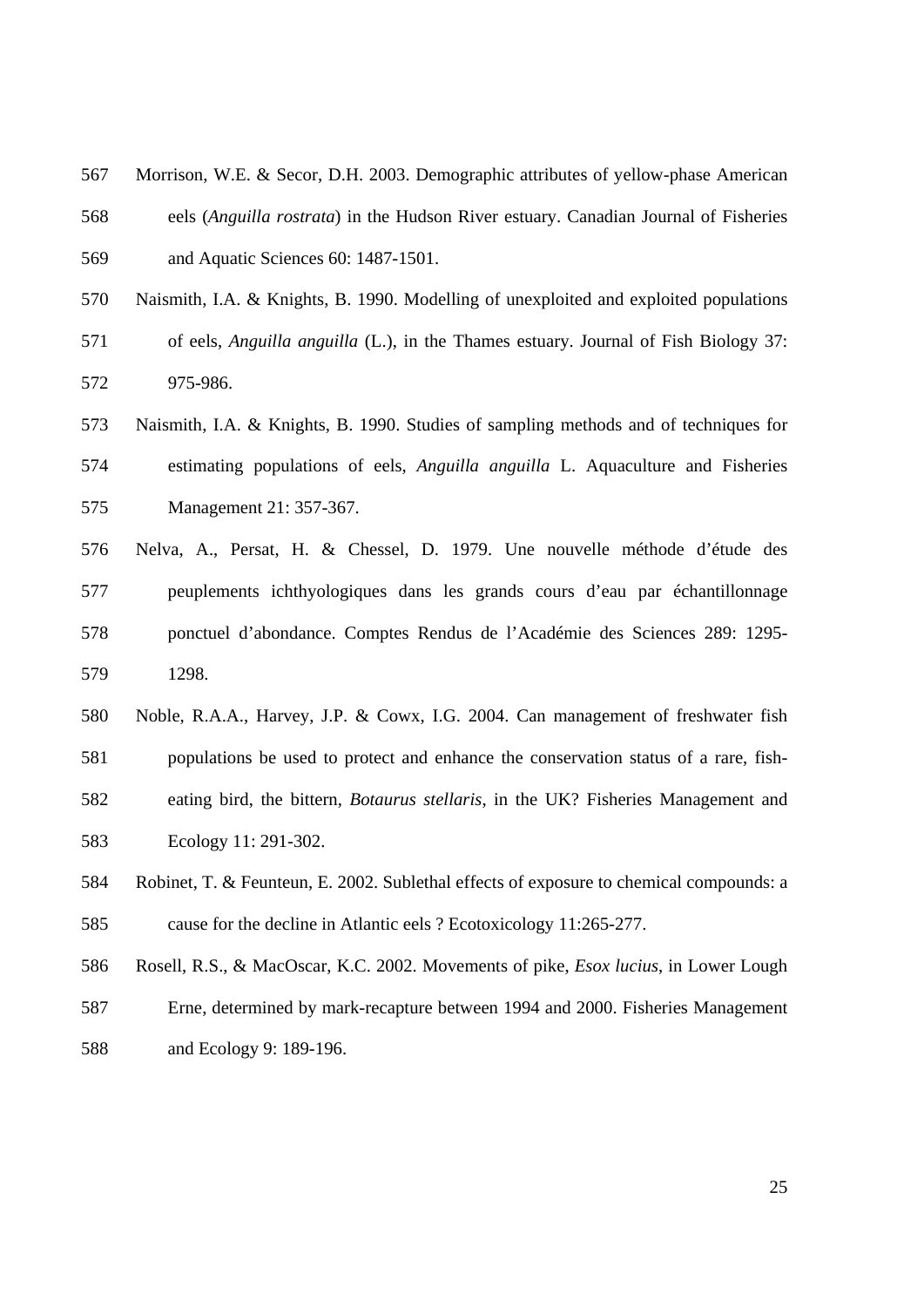- 589 Rosell, R., Evans, D. & Allen, M. 2005. The eel fishery in Lough Neagh, Northern 590 Ireland – an example of sustainable management? Fisheries Management and 591 Ecology. 12: 377-385.
- 592 Roth, E., Toivonen, A.L., Navrud, S., Bengtsson, B., Godbergsson, G., Tuunainen, P.,
- 593 Appelblad, H. & Weissglas, G. 2001. Methodological, conceptual and sampling
- 594 practices in surveying recreational fisheries in Nordic countries experiences from a 595 valuation survey. Fisheries Management and Ecology 8: 355-367.
- 596 Saunders, D.L., Meeuwig, J.J. & Vincent, A.C.J. 2002. Freshwater protected areas: 597 strategies for conservation. Conservation Biology 16: 30-41.
- 598 Self, M. 2005. A review of management for fish and bitterns, *Botaurus stellaris*, in 599 wetland reserves. Fisheries Management and Ecology 12: 387-394.
- 600 Schulze, T., U. Kahl, R.J. Radke, & J. Benndorf. 2004. Consumption, abundance and
- 601 habitat use of *Anguilla anguilla* in a mesotrophic reservoir. Journal of Fish Biology 602 65: 1543-1562.
- 603 Sparre, P. & Venema, S.C. 1998. Introduction to tropical fish stock assessment. Part 1.
- 604 Manual. FAO Fisheries Technical Paper. No. 306.1, Rev. 2., FAO, Rome. 407 pp.
- 605 Starkie, A. 2003. Management issues relating to the European eel, *Anguilla anguilla*. 606 Fisheries Management and Ecology 10: 361-364.
- 607 Stem, C., Margoluis, R., Salafsky, N. & Brown, M. 2005. Monitoring and evaluation in
- 608 conservation: a review of trends approaches. Conservation Biology 19: 295-309.
- 609 Tesch, F.W. 2003. The eel. Fifth edition. Blackwell, Oxford.
- 610 Travade, F. & Larinier, M. 1992. La migration de dévalaison: problèmes et dispositifs.
- 611 Bulletin Français de la Pêche et de la Pisciculture 326*:*165-176.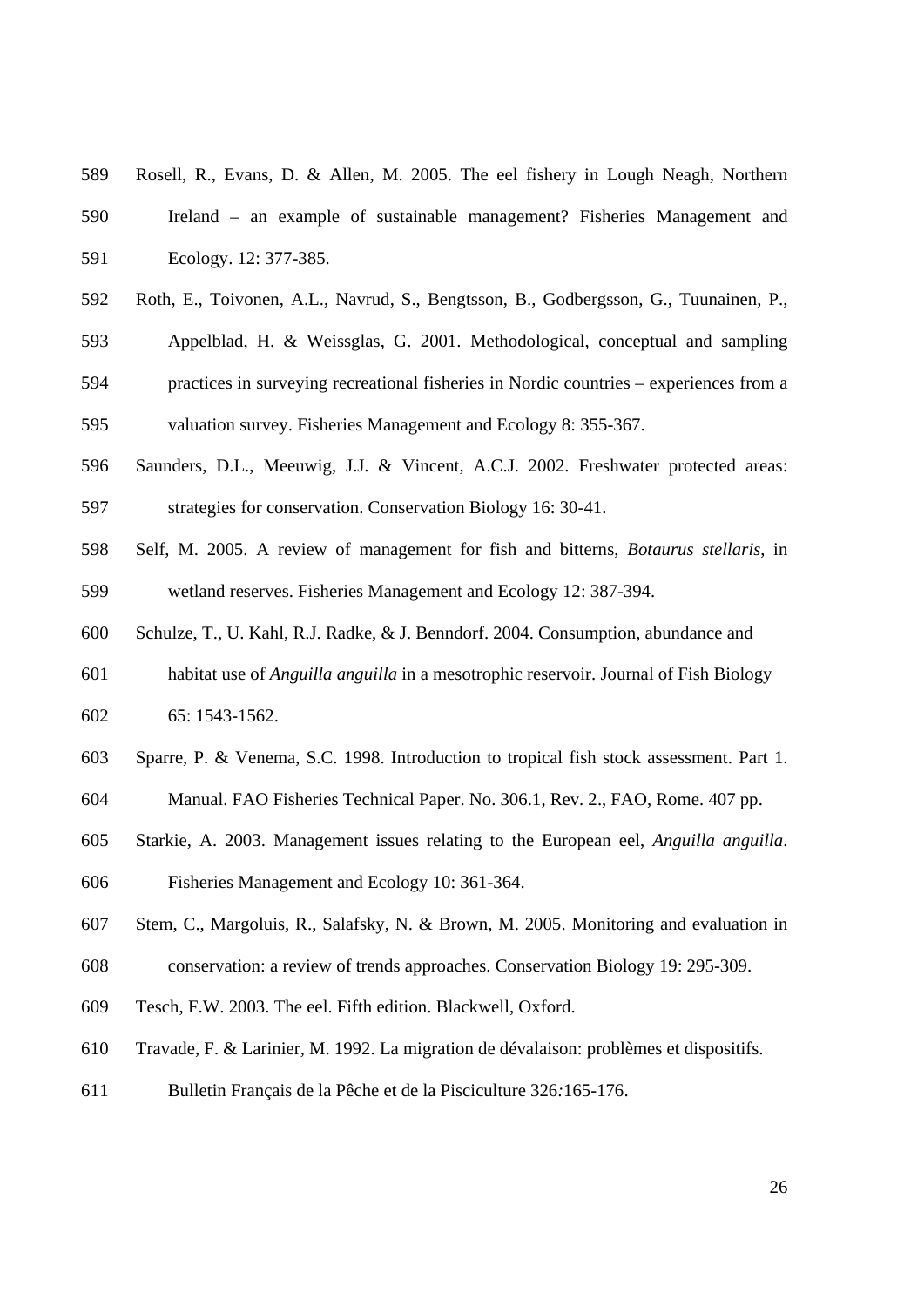| 612 | Vøllestad, L.A. & B. Johnson. 1988. A 13-year study of the population dynamics and     |
|-----|----------------------------------------------------------------------------------------|
| 613 | growth of the European eel <i>Anguilla anguilla</i> in a Norwegian river: evidence for |

- 614 density-dependent mortality, and development of a model for predicting yield.
- 615 Journal of Animal Ecology 57:983-997.
- 616 Vøllestad, L.A. 1990. Optimal management of European eel in the Imsa River, Norway.
- 617 Journal du Conseil international d'Exploration de la Mer 46:115-120.
- 618
- 619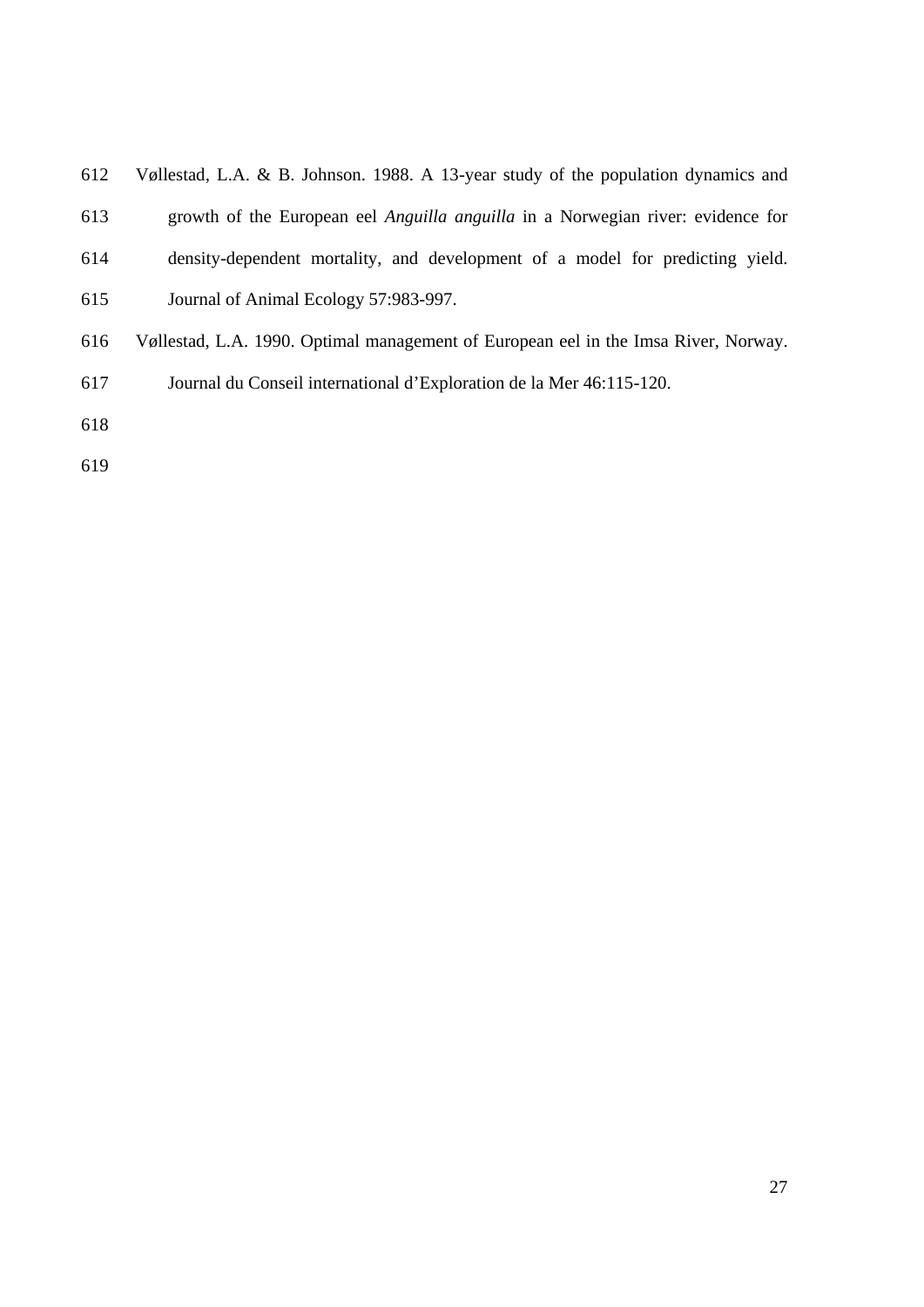620 **Table 1**: Sampling design of the eel population and traditional fishery surveys in protected and fished areas of the Grande Brière

| 621 |  | Mottière marsh in 2004 and 2005. |  |
|-----|--|----------------------------------|--|
|-----|--|----------------------------------|--|

622

| 623 | Method         | Year | Area      | Period          | Habitat | Number<br>of sites | Sampling effort  | Number of<br>eels |
|-----|----------------|------|-----------|-----------------|---------|--------------------|------------------|-------------------|
| 624 |                |      | Fished    | August          | Ditch   | 15                 | 25.1 PAS/site    | 244               |
| 625 |                | 2004 | Protected | August          | Ditch   | $\overline{2}$     | 31.5 PAS/site    | 21                |
| 626 | Electrofishing | 2005 | Fished    | June-July       | Ditch   | 17                 | 25.0 PAS/site    | 304               |
| 627 |                |      |           |                 | Pond    | 9                  | 27.8 PAS/site    | 68                |
|     |                |      | Protected | June July       | Ditch   | $\overline{2}$     | 25.0 PAS/site    | 25                |
| 628 |                |      |           |                 | Pond    | $\overline{2}$     | 30.0 PAS/site    | 19                |
| 629 |                |      | Fished    | June to July    | Ditch   | 3                  | 8 gear           | 125               |
| 630 | Trapping       |      | Protected | May to August   | Ditch   | $\bf{I}$           | 10 gear          | 449               |
|     |                | 2005 | Protected | March to August | Ditch   |                    | 10gear           | 347               |
|     | Fishery survey | 2005 | Fished    | March to June   | Ditch   | 6                  | 13 fishing trips | 266               |
| 631 |                | 2004 |           |                 |         |                    |                  |                   |

632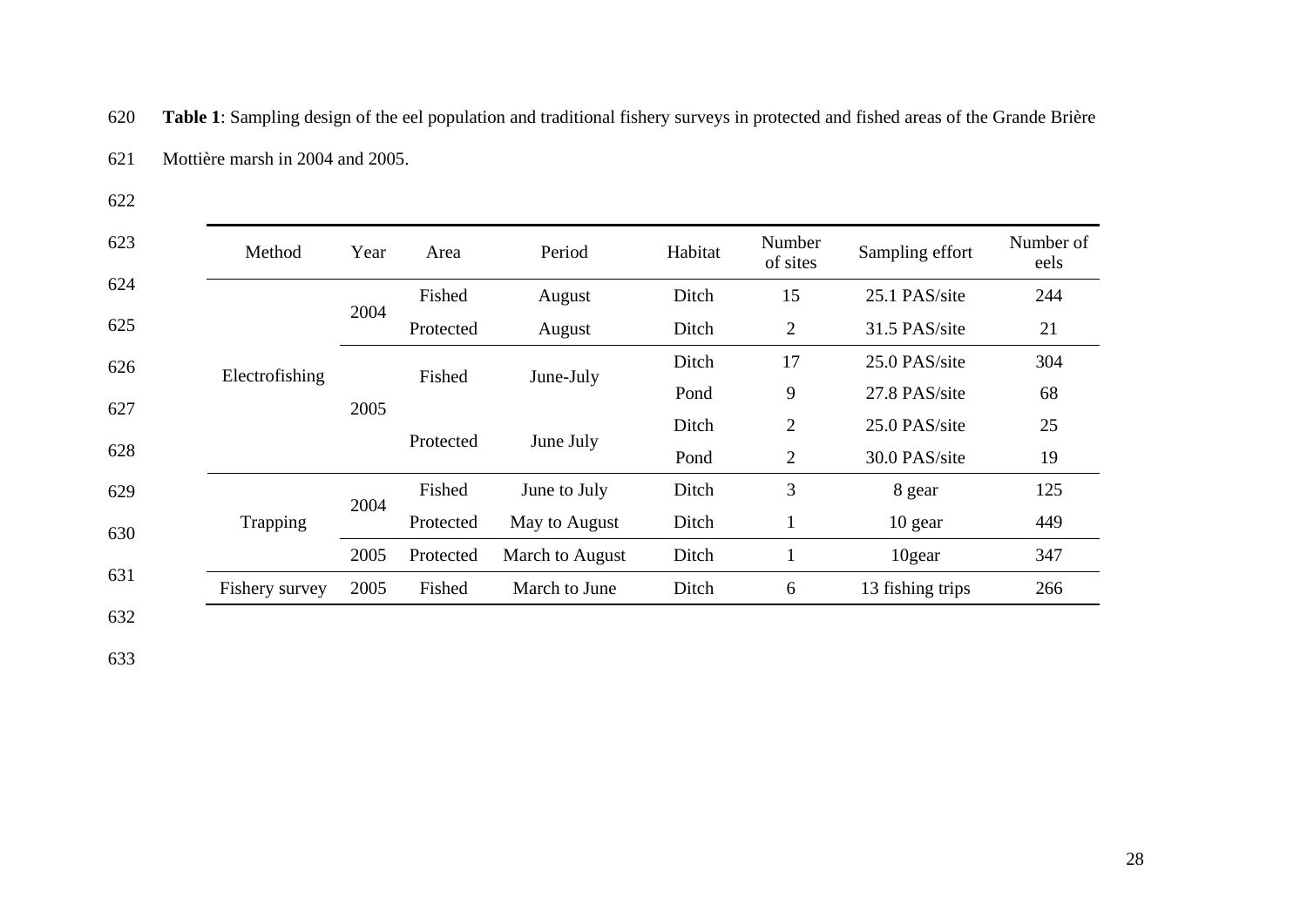634 **Table 2**: Number of eels and silver eels (males and females) caught by electrofishing and

635 trapping in 2005 in the protected and fished areas of Grande Brière Mottière marsh. See

- 636 details on sampling procedure and effort in the text.
- 637

| Sampling method | Parameters   | Fished area | Protected area | Total |
|-----------------|--------------|-------------|----------------|-------|
|                 | Total number | 282         | 24             | 306   |
| Electrofishing  | Silver eels  |             |                |       |
|                 | Males        |             |                |       |
|                 | Females      |             |                |       |
|                 | Total number | 105         | 265            | 370   |
| Trapping        | Silver eels  |             | 34             | 37    |
|                 | Males        |             |                |       |
|                 | Females      |             | 33             | 36    |

638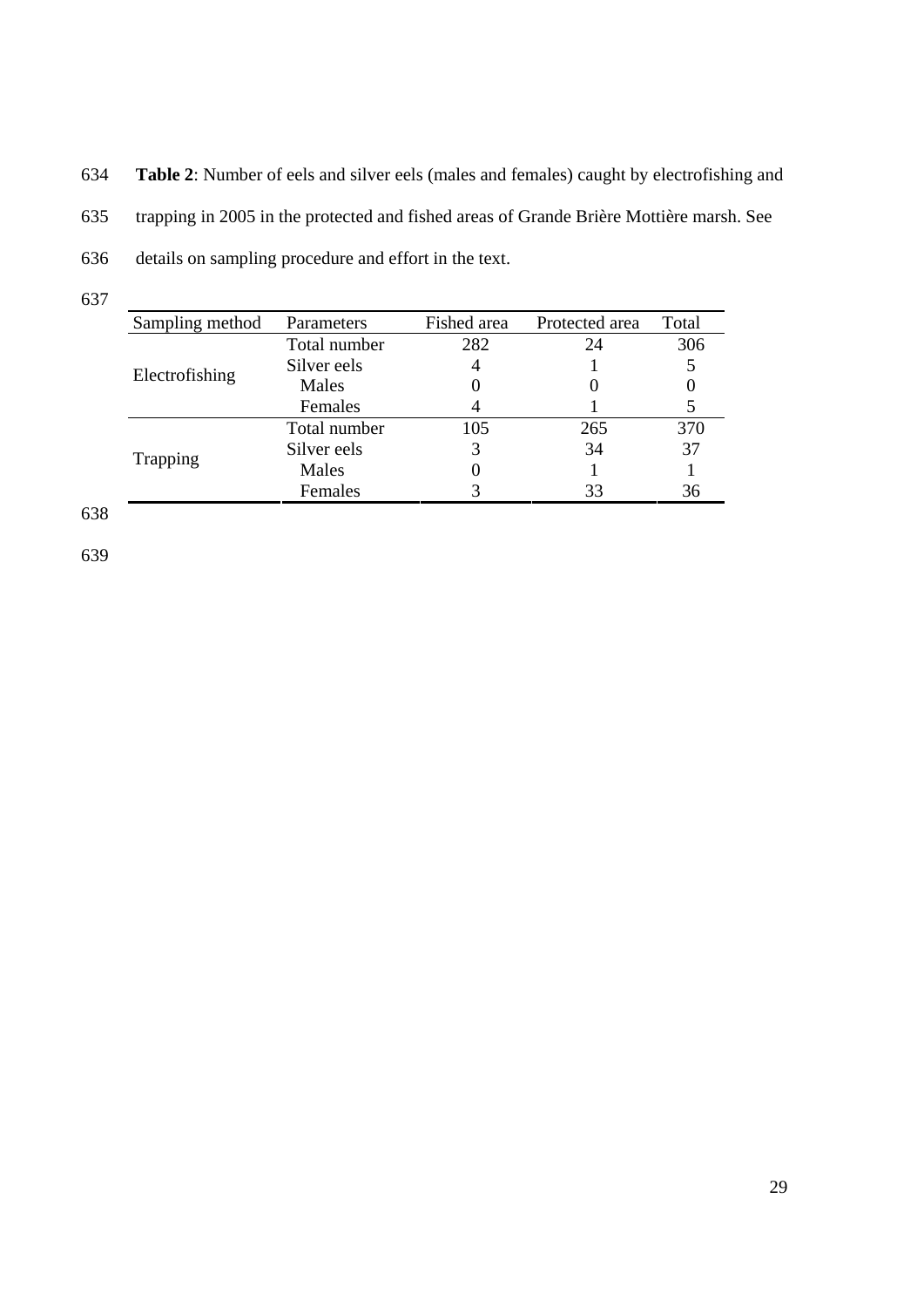640 **Table 3**: Parameters (number, density and biomass) of eel stock and silver eel production assessed at each zone of the Grande Brière

641 Mottière marsh. Values in parenthesis represent the minimum and maximum estimations. See text for details on the calculation.

642

|             |               |              | Eel population |                 |                | Silver eel production |              |                      |  |
|-------------|---------------|--------------|----------------|-----------------|----------------|-----------------------|--------------|----------------------|--|
| Zone        | <b>Status</b> | Aquatic      | Number of      | Density         | <b>Biomass</b> | Number of             | Density      | <b>Biomass</b>       |  |
|             |               | habitat (ha) | Individuals    | $(ind·ha-1)$    | $(kg·ha-1)$    | individuals           | $(ind·ha-1)$ | $(kg \cdot ha^{-1})$ |  |
| 1           | Fished        | 69.7         | 11450          | 164.2           | 11.84          | 163                   | 2.3          | 1.34                 |  |
|             |               |              | (6201; 20205)  | (88.9; 289.7)   | (5.58; 23.58)  | (88; 287)             | (1.3; 4.1)   | (0.75; 2.39)         |  |
| 2           | Fished        | 160.7        | 30875          | 192.1           | 8.67           | 438                   | 2.7          | 1.57                 |  |
|             |               |              | (18266; 35271) | (113.7; 219.5)  | (4.86; 10.45)  | (259; 501)            | (1.6; 3.1)   | (0.93; 1.81)         |  |
| 3           | Fished        |              | 2610           | 202             | 10.05          | 37                    | 2.9          | 1.69                 |  |
|             |               | 12.9         | (1205; 6125)   | (93.3; 474.1)   | (4.21; 25.75)  | (17; 87)              | (1.3; 6.7)   | (0.75; 3.91)         |  |
| 4           | Fished        | 25.7         | 14832          | 577             | 37.62          | 211                   | 8.2          | 4.79                 |  |
|             |               |              | (8825; 30113)  | (343.3; 1171.6) | (20.44; 83)    | (125; 428)            | (4.9; 16.7)  | (2.86; 9.75)         |  |
| $5^{\circ}$ | Fished        | 112.0        | 24230          | 216.3           | 10.42          | 344                   | 3.1          | 1.81                 |  |
|             |               |              | (15317; 36474) | (136.7; 325.6)  | (5.96; 17.17)  | (218; 518)            | (1.9; 4.6)   | (1.11; 2.68)         |  |
| 6           | Fished        | 78.3         | 23076          | 294.7           | 24.07          | 328                   | 4.2          | 2.45                 |  |
|             |               |              | (12816; 40970) | (163.7; 523.2)  | (12.34; 46)    | (182; 582)            | (2.3; 7.4)   | (1.34; 4.32)         |  |
| $\tau$      | Fished        | 39.8         | 9527           | 239.5           | 13.6           | 135                   | 3.4          | 1.98                 |  |
|             |               |              | (5282; 14489)  | (132.8; 364.2)  | (7.13; 21.81)  | (75; 206)             | (1.9; 5.2)   | (1.11; 3.03)         |  |
| 8           | Fished        | 82.9         | 9894           | 119.4           | 8.43           | 140                   | 1.7          | 0.99                 |  |
|             |               |              | (4574; 13112)  | (55.2; 158.2)   | (3.29; 12.89)  | (65; 186)             | (0.8; 2.2)   | (0.46; 1.28)         |  |
| 9           | Protected     | 6.5          | 614            | 94.1            | 5.85           | 39                    | 6            | 3.50                 |  |
|             |               |              | (419; 703)     | (64.2; 107.8)   | (3.49; 7.55)   | (27; 45)              | (4.1; 6.9)   | (2.39; 4.03)         |  |
| 10          | Protected     | 8.1          | 1968           | 242.8           | 23.24          | 126                   | 15.5         | 9.05                 |  |
|             |               |              | (1117; 2744)   | (137.8; 338.5)  | (10.94; 37.91) | (71; 175)             | (8.8; 21.6)  | (5.14; 12.6)         |  |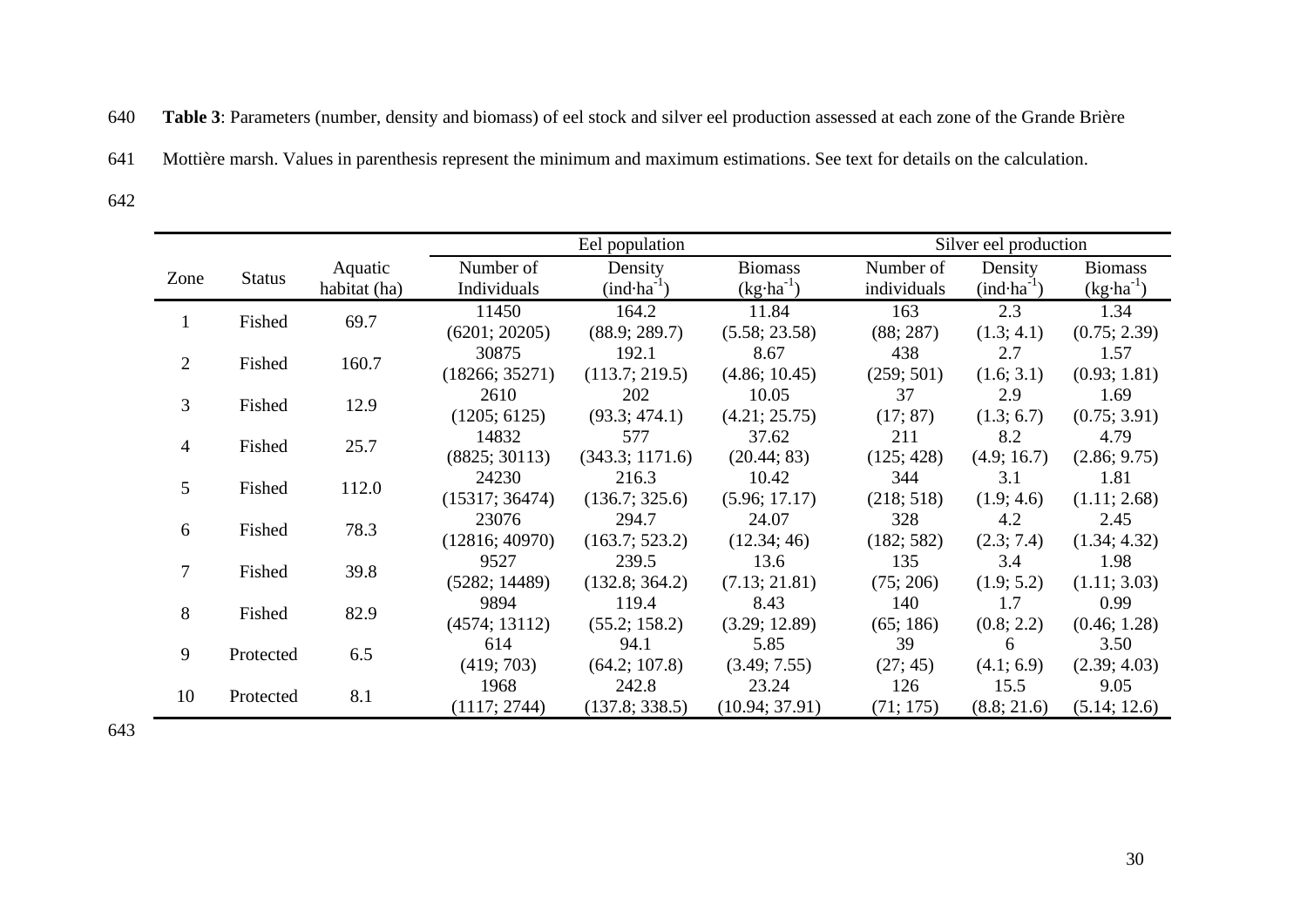644 **Figures captions** 

645

646 **Figure 1**: Map of the Brière illustrating the ditch network, ponds, fished and protected 647 areas with their codes and the location of eel population survey. Different symbols 648 represent the location of the fishery surveys:  $(\triangle)$  the trapping  $(\square)$  and the electrofishing 649 ( $\bullet$ ) during 2004 and 2005.

650

**Figure 2:** Geographical distribution of the harvest by fishermen (eel·ha<sup>-1</sup>) in each zone of 652 the fished area and for each eel fishing gear (eel pots, square dipping nets and fishing 653 spears).

654

655 **Figure 3**: Size-classes distribution of eels caught by fishermen during the creel survey 656 using eels pots ( $n = 184$ ) and square dipping nets ( $n = 82$ ) and percentage of eels kept by 657 fishermen for each size-class (white dots).

658

659 **Figure 4**: Size-classes distribution of > 320 mm eels trapped in fished (n = 251) and 660 protected ( $n = 640$ ) areas in 2004 and 2005.

661

**Figure 5**: Relationship between harvest by fishermen (eel·ha<sup>-1</sup>) in each zone of the study 663 area and the differences in abundance between untargeted (TL < 320 mm) and targeted 664 (TL > 320 mm) eels.

665

666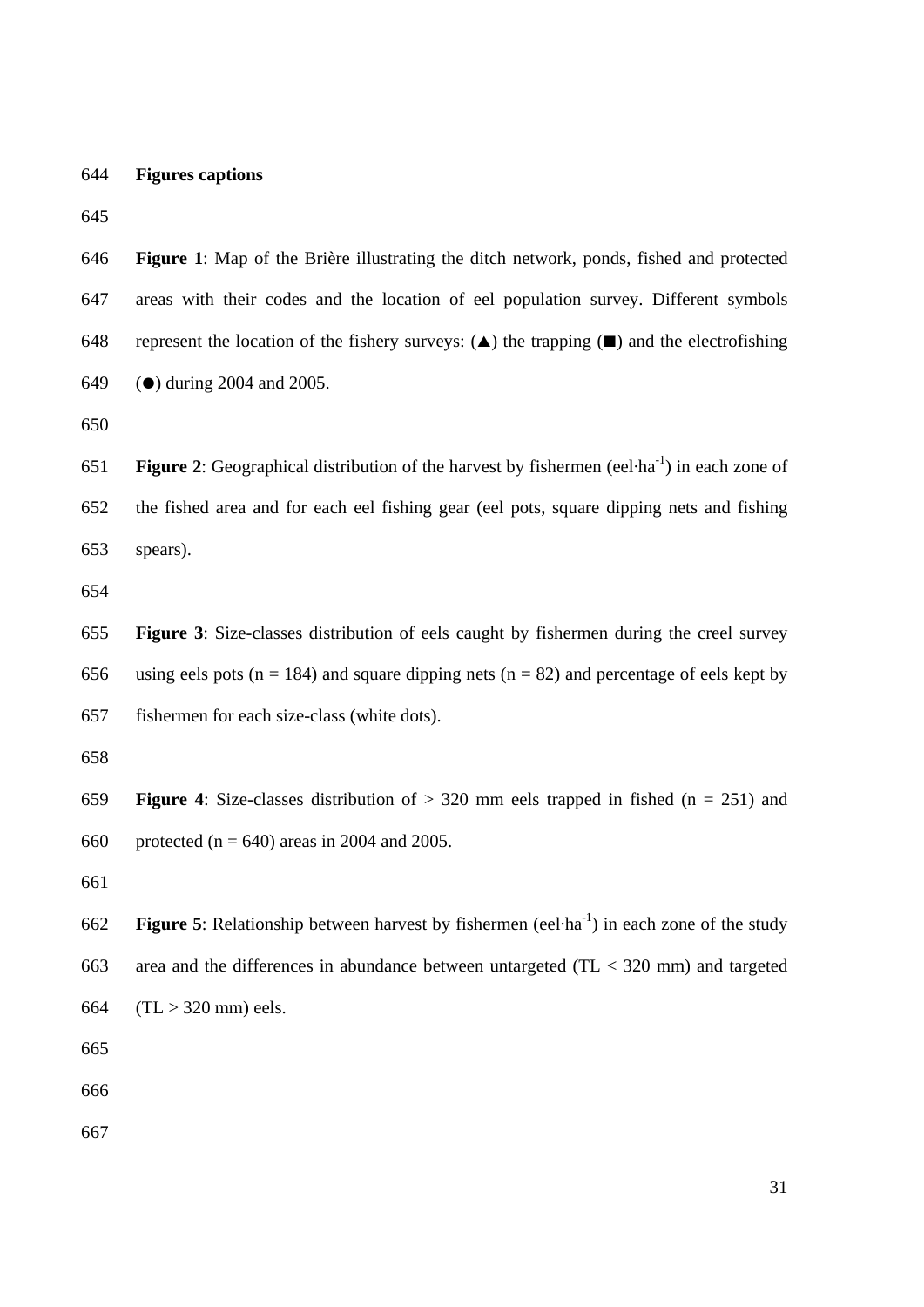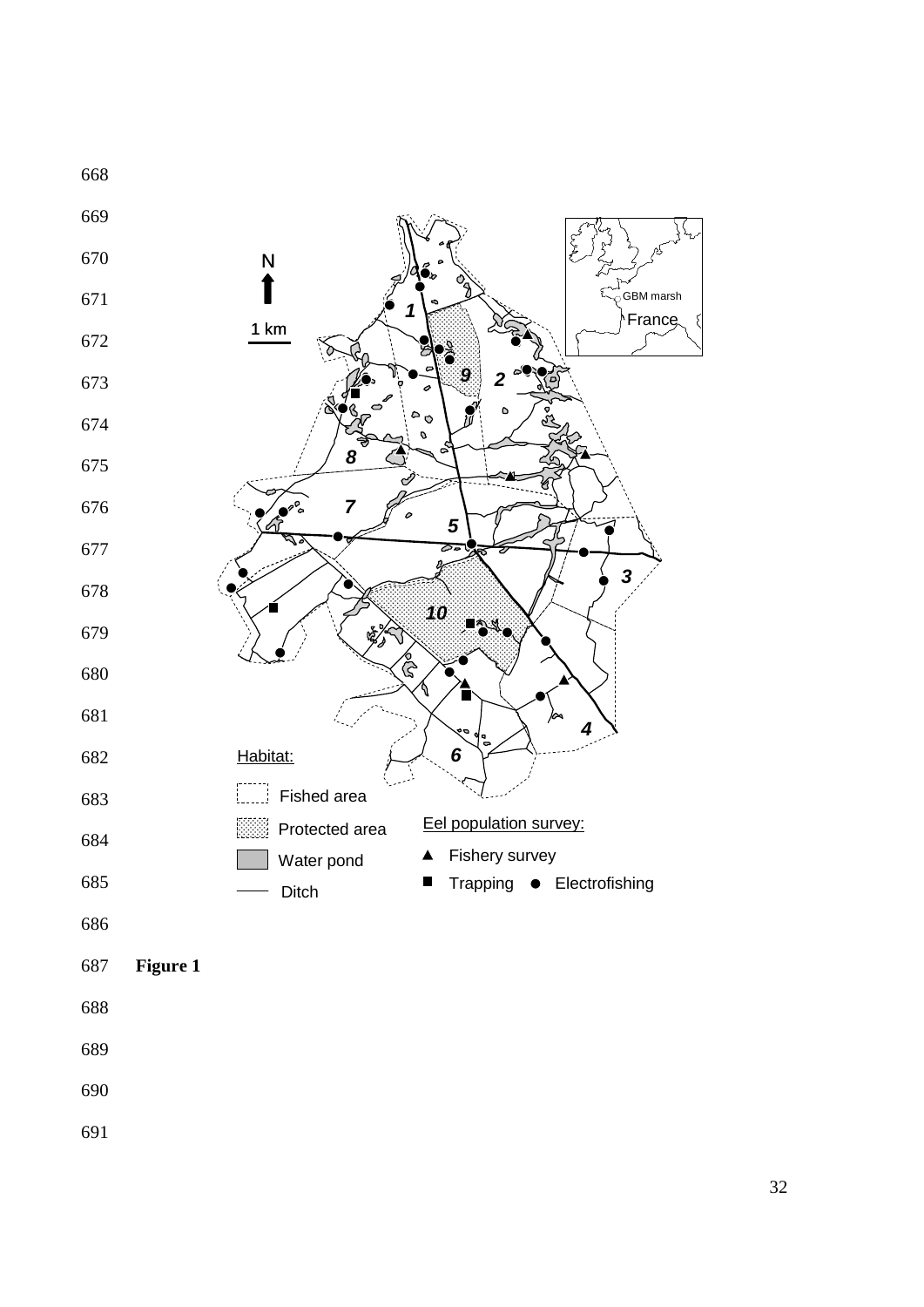